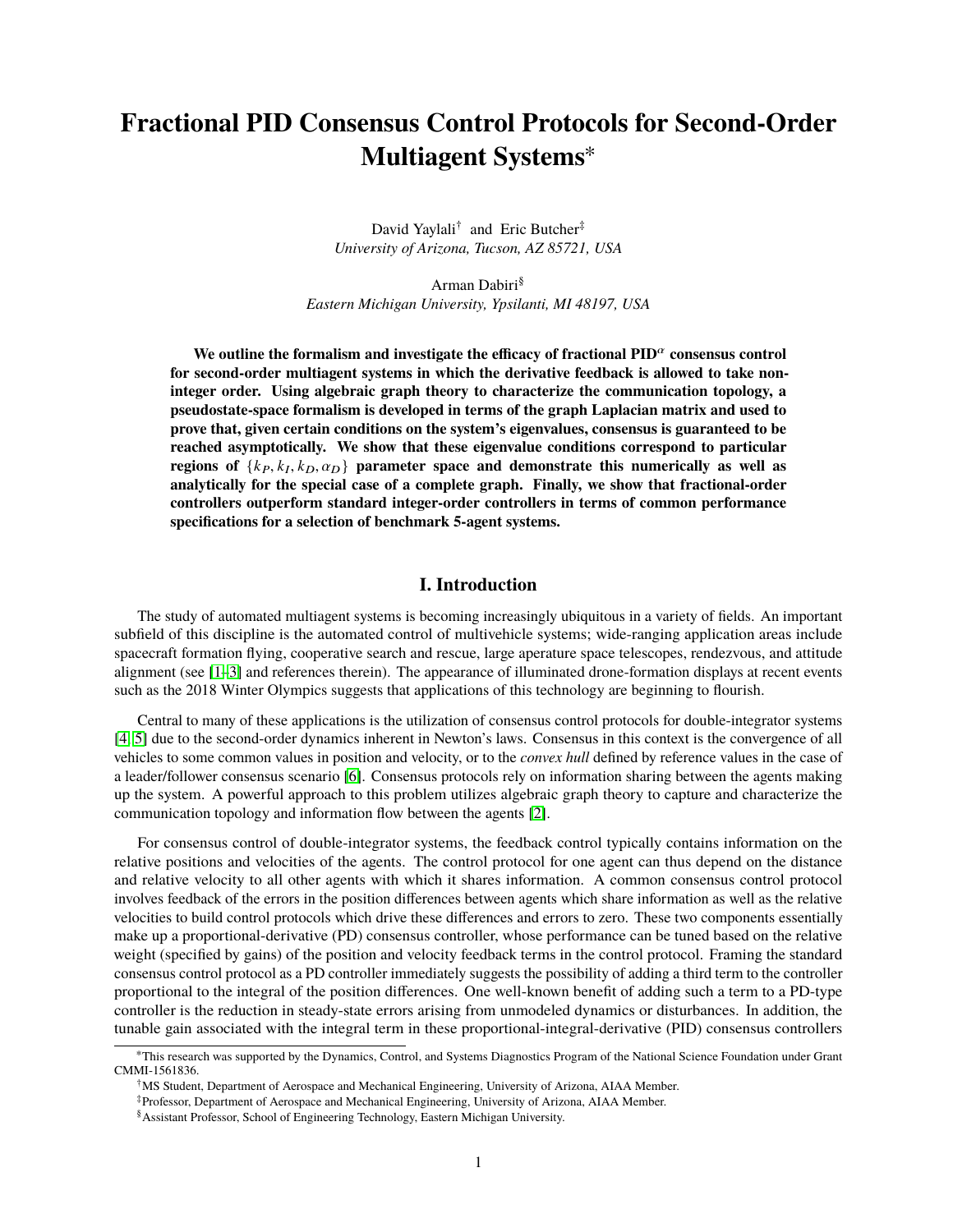allows more freedom in shaping the response of the controller, and thus the speed and manner in which the agents in the system reach consensus.

This ability to tune performance is perhaps the main reason why PID controllers are so widely used in industrial and GNC applications. Despite this freedom, certain performance specifications resulting from PID control are inherently coupled. For instance, one may want to design the controller to minimize both rise time and overshoot, but this could lead to unacceptably large control inputs. From a degree-of-freedom standpoint, in best-case scenarios one can only independently tune three performance criteria by adjusting these three gains independently. We therefore may be motivated to add a degree of freedom to our control protocol, so that we have more freedom in shaping the response. One innovative way of introducing extra degrees of freedom is by adjusting the action of the derivatives and integrals themselves.

Fractional calculus offers ways to assign meaning to non-integer powers of the differentiation and integration operators [\[7\]](#page-21-6). Although presently a rather obscure subject, a vision of fractional calculus was in fact evident to the pioneers of the ordinary, integer-order calculus including Leibniz, and some years later Euler. It was not until the latter half of the 20<sup>th</sup> century, however, when applications of these formal concepts began to appear. Natural and mechanical systems which are more accurately or efficiently modeled by fractional-order differential equations of motion include lossy transmission lines, heat diffusion into semi-infinite solids, damping of a plate suspended in viscous liquid, fluid flow and rheology, and certain electric circuits (see [8-[10\]](#page-21-8) for reviews). Bagley and Calico found that viscoelastically damped structures exhibit behavior which is effectively described by fractional differential equations [\[11\]](#page-21-9), and developed a fractional state-space formalism which simplified the description of such systems and suggested the use of fractional feedback control.

Fractional control strategies were developed in the late 20th century, led in large part by investigations by Oustaloup [\[12\]](#page-21-10) and Podlubney [\[13\]](#page-21-11). In some cases, one seeks to control a system whose equations of motion involve non-integerorder derivatives or integrals; in others, one may seek to design controllers for integer-order systems using fractional derivatives or integrals of the system's state. In both cases, the closed-loop equations of motion for the system become fractional in nature. Investigations by Matignon [\[14\]](#page-21-12), among others, led to important contributions in the understanding of stability of such systems. One of Podlubney's larger contributions was, as alluded to above, the generalization of PID controllers to fractional order  $P I^{\mu} D^{\nu}$  controllers [\[13\]](#page-21-11), with integral and derivative control of order  $\mu$  and  $\nu$ , respectively, where  $0 \le \mu \le 1$  and integer-order PID control is obtained with  $\mu \nu = 1$ . These where  $0 < \mu$ ,  $\nu \le 1$  and integer-order PID control is obtained with  $\mu$ ,  $\nu = 1$ . These fractional PI<sup> $\mu$ </sup>D<sup> $\nu$ </sup> controllers can outperform their integer-order counterparts (see e.g. 155) outperform their integer-order counterparts (see, *e.g.*, [\[15\]](#page-22-0)).

A fractional  $PI^{\mu}D^{\nu}$  controller was used for spacecraft attitude control in [\[16\]](#page-22-1), where it was demonstrated that the fractional controller outperformed standard PID control in terms of certain performance criteria such as the simultaneous optimization of both settling time and overshoot. Consensus control for double-integrator systems using integer-order PD controllers was considered in [\[5\]](#page-21-3), while proportional-type consensus protocols for fractional-order systems was considered in [\[17\]](#page-22-2). Feedback of the integral of an error signal was incorporated into consensus controllers in [\[18\]](#page-22-3), allowing a multiagent system to achieve consensus in the presence of persistent disturbances. To the best of our knowledge, however, utilization of integer- or fractional-order PID consensus controllers for double-integrator systems has not yet been considered. Therefore, in this paper we explore the problem of fractional PID<sup>y</sup> consensus control of a second-order multiagent system with a single spatial coordinate, in which the order of the derivative term in the feedback controller is allowed to take on non-integer values.

In Section II we present a brief review of consensus control for multiagent systems, and introduce the necessary fractional calculus needed for this work. Integer-order PID consensus controllers are also introduced, and in the case of double-integrator systems the conditions on the controller gains for closed-loop stability are derived. In Section III we introduce the fractional PID consensus controller, and in Section IV we prove the stability of a double-integrator multiagent system under this protocol. We present numerical simulations of some benchmark systems in Section V in order to illustrate the advantages of fractional PID<sup>y</sup> consensus controllers over standard (integer-order) PD and PID control protocols. We conclude in Section VI.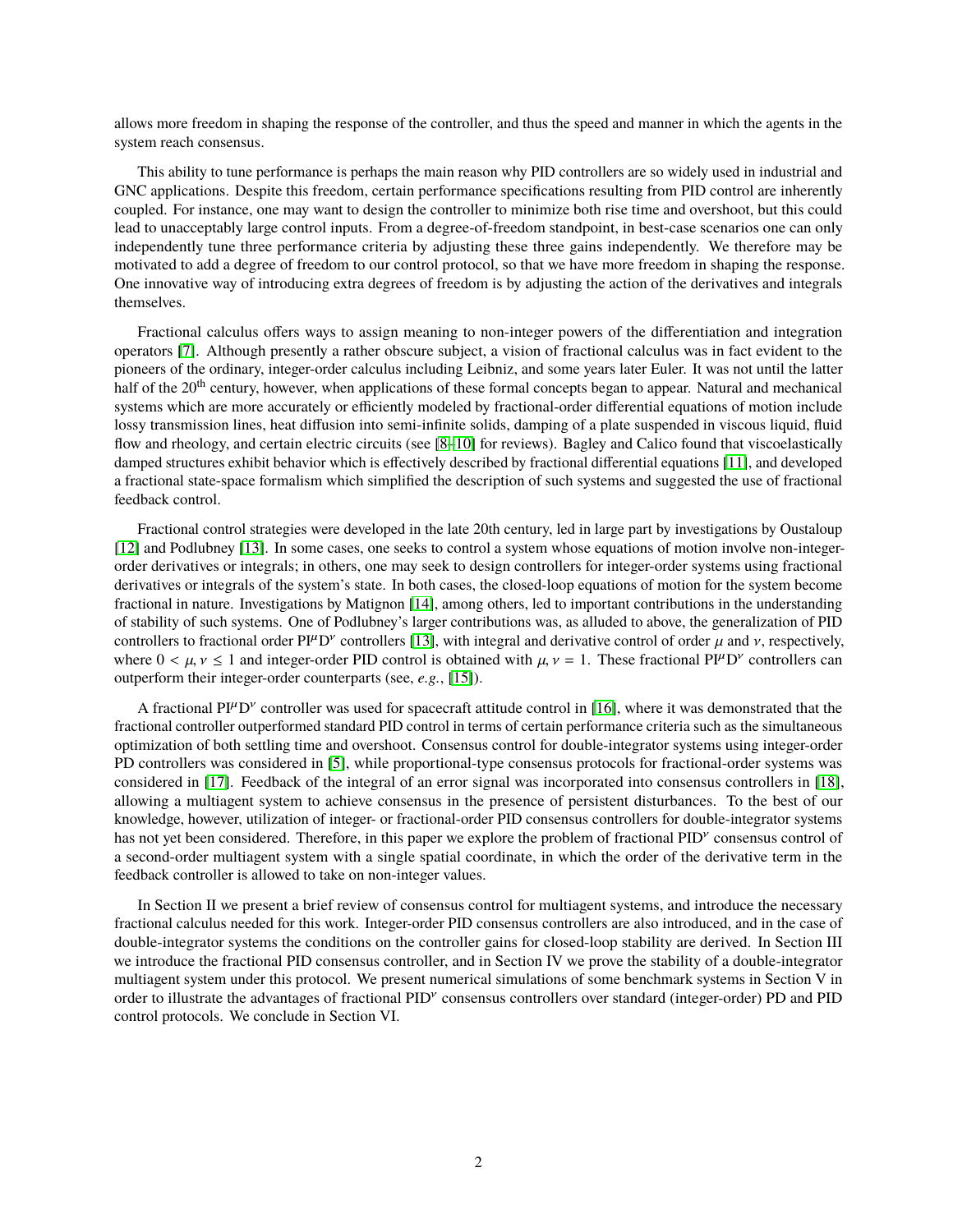## **II. Background Formalism and PID Consensus Control**

In this section we review the formalism of multiagent systems and introduce integer-order PID consensus control protocols. We will then introduce fractional calculus, which will be used in Section [III](#page-6-0) to construct a more general fractional-order PID<sup>*v*</sup> consensus controller.

#### <span id="page-2-2"></span>**A. Integer-Order PID Consensus Protocols**

Let us consider a system of N free point-mass agents in one spacial dimension, each of which evolve under applied control forces according to Newton's second law,  $F_i = m_i \ddot{r}_i$ , with initial conditions  $r_i(0) = r_{i0}$  and  $\dot{r}_i(0) = v_{i0}$ . The following results easily generalize to  $D > 1$  spacial dimensions. Defining  $u_i = F_i/m_i$  as the control input and  $z_i = [r_i \dot{r}_i]^T$  as the state of agent *i*, this system is represented by the *double-integrator* state equations

<span id="page-2-1"></span>
$$
\dot{z}_i = \begin{bmatrix} 0 & 1 \\ 0 & 0 \end{bmatrix} z_i + \begin{bmatrix} 0 \\ 1 \end{bmatrix} u_i, \quad z_i(0) = [r_{i0} \ v_{i0}]^T, \quad i = 1, 2, ..., N.
$$
 (1)

We assume that the agents can communicate with each other according to a prescribed constant communication network, so that the control signal for agent *i* can depend on its own state as well as those of its neighbors it is in communication with. The communication flow between the agents is encoded in the *communication graph* G of the system. The formalism used to describe the communication flow is known as algebraic graph theory (see [\[2,](#page-21-5) [3\]](#page-21-1) for reviews). This formalism will be crucial for an efficient discussion of consensus control protocols.

Let each agent (identified by the index  $i \in \mathcal{N} = \{1, 2, ..., N\}$ ) be associated with a system *node* (or, *vertex*)  $v_i$ (Greek letter "*nu*," not to be confused with velocity v). The set of all vertices is denoted by V. If agent  $v_i$  provides information to agent  $v_j$ , we say that there exists an *edge*  $(v_i, v_j)$ . The set of all edges in the communication topology is<br>denoted by  $\mathcal{E}$  and we have  $\mathcal{E} \subset V \times V$ . We note that by definition  $(v, v_i) \notin \mathcal{E}$  so t denoted by E, and we have  $\mathcal{E} \subset \mathcal{V} \times \mathcal{V}$ . We note that by definition,  $(v_i, v_i) \notin \mathcal{E}$ , so there are no "self-loops". Pictorially, we can represent each node  $v_i$  as a point and the edge  $(v_i, v_j)$  as an arrow from  $v_i$  to  $v_j$ , as illustrated for a specific  $\kappa$ -agent system in Fig. 1. Thus, the communication topology for a given system is completely 6-agent system in Fig. [1.](#page-2-0) Thus, the communication topology for a given system is completely characterized by the communication graph  $G = (\mathcal{V}, \mathcal{E})$ . If for any edge  $(v_i, v_j) \in \mathcal{E}$  we also have  $(v_j, v_i) \in \mathcal{E}$ , the communication graph is said to be *hidirectional*. If edges exist such that one node can communicate to all other n said to be *bidirectional*. If edges exist such that one node can communicate to all other nodes in the system, the graph is said to have a *spanning tree*, and the graph is said to be *connected*; the first node along this communication path is known as the *root* node. Additionally, if every possible edge exists  $(i.e., (v_i, v_j) \neq 0, \forall i \neq j)$ , then the graph is said to be *complete* and the communication topology is *fully connected*; in this case, all nodes in the be *complete* and the communication topology is *fully connected*; in this case, all nodes in the system are root nodes.



<span id="page-2-0"></span>**Fig. 1 Pictoral representation of a directed communication graph for a 6-agent system. This graph contains a** spanning tree:  $1 \rightarrow 3 \rightarrow 5 \rightarrow 6 \rightarrow 2 \rightarrow 4$ . Note that the communication between node 1 and 3 is undirected.

The communication topology is encoded in the *graph Laplacian matrix*, constructed as follows. Let us associate with each edge  $(v_j, v_i) \in \mathcal{E}$  a weight  $a_{ij} > 0$ . If agent  $v_j$  does not communicate with agent  $v_i$ , then  $a_{ij} = 0$ . We define the  $N \times N$  adjacency matrix  $\mathcal{A}$  by the elements  $a_{ij}$ . By definition, the diagonal el the  $N \times N$  *adjacency matrix*  $\mathcal{A}$  by the elements  $a_{ij}$ . By definition, the diagonal elements have zero weight, *i.e.*,  $a_{ii} = 0$ . If  $a_{ij} = a_{ji}$  for all edges in the communication topology, the graph is said to be *undirected* and  $A$  is symmetric. We also define the weighted *in-degree* of a node  $v_i$  as the *i*<sup>th</sup> row-sum of  $A$ ,  $d_i = \sum_{j=1}^{N} a_{ij}$ ; the *in-degree matrix* is then  $\mathcal{D} \equiv \text{diag}(d_1, d_2, \ldots, d_N)$ . The graph Laplacian matrix *L* is now constructed from the difference of the in-degree and adjacency matrices,  $L = \mathcal{D} - \mathcal{A}$ . Note that the row sums of *L* are identically zero,  $\sum_{j=1}^{N} L_{ij} = 0$ . From this fact it is clear that rank  $L \leq N - 1$ , and L has at least 1 zero-eigenvalue. It can be shown that graphs which contain at least one spanning tree have rank  $L = N - 1$  and exactly 1 zero-eigenvalue, with all other eigenvalues in the right-half complex plane [\[2\]](#page-21-5).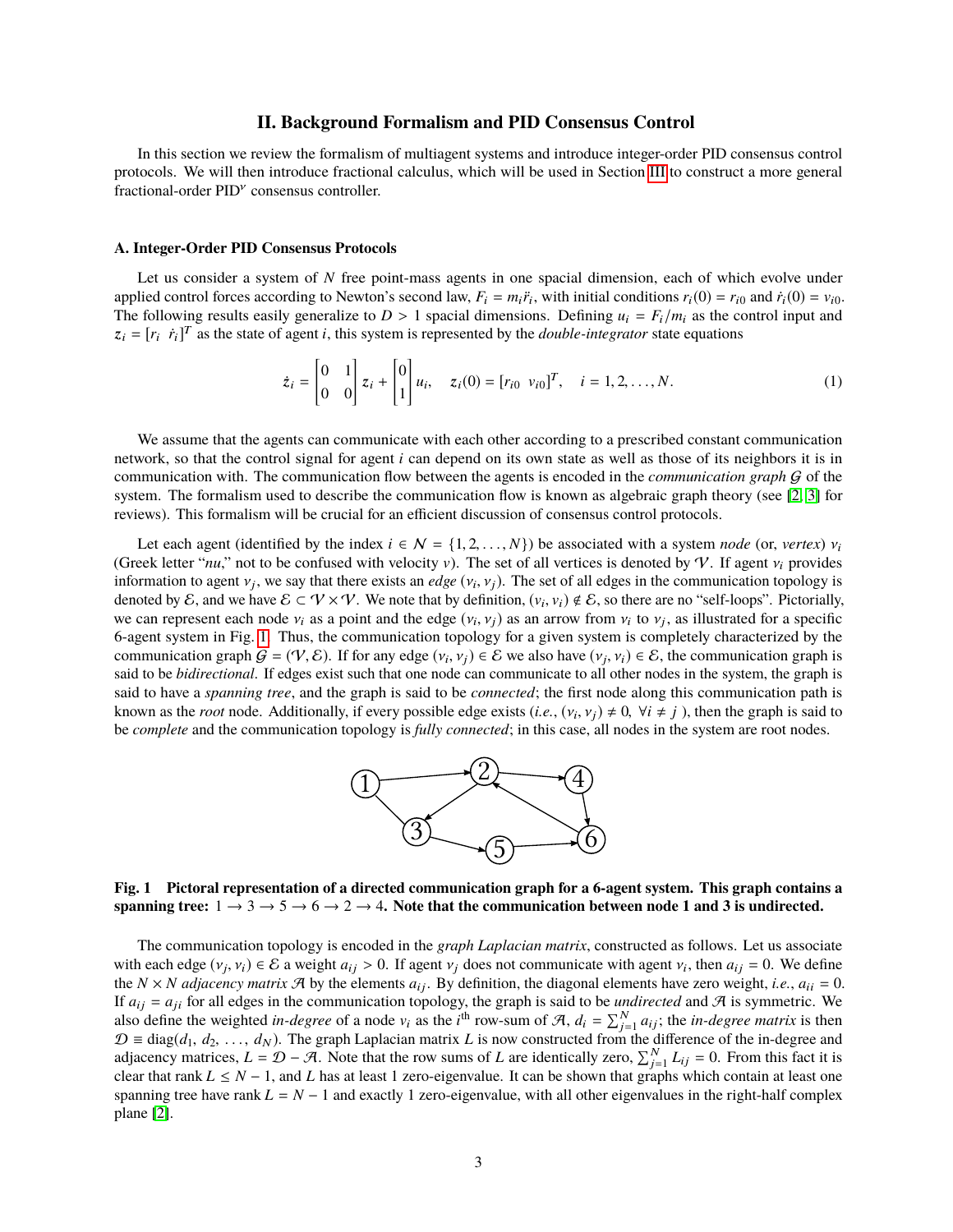Cooperative control laws for the multiagent system Eq.[\(1\)](#page-2-1) can now be formulated in the language of algebraic graph theory introduced above. The standard second-order consensus control protocol [\[4\]](#page-21-2) takes the form of a PD-type controller. We now introduce integral control to build a PID-type consensus control protocol, which we write as

<span id="page-3-0"></span>
$$
u_i = \sum_{j=1}^{N} a_{ij} \left( k_I(\xi_j - \xi_i) + k_P(r_j - r_i) + k_D(\dot{r}_j - \dot{r}_i) \right)
$$
  
= 
$$
\sum_{j=1}^{N} a_{ij} \left( k_I(\xi_j - \xi_i) + k_P \frac{d}{dt}(\xi_j - \xi_i) + k_D \frac{d^2}{dt^2}(\xi_j - \xi_i) \right)
$$
 (2)

where in the second line we have written the protocol entirely in terms of the position integral  $\xi_i = \int_0^t r_i(\tau) d\tau$ , and where  $k_B$  and  $k_B$  are the proportional, integral, and derivative gains, respectively. Let us red  $k_P$ ,  $k_I$ , and  $k_D$  are the proportional, integral, and derivative gains, respectively. Let us redefine  $z_i$  as the augmented state for agent *i* including the integral state, *i.e.*,  $z_i = [\xi_i \ r_i \ \dot{r}_i]^T$ , and define the *local* state-vector for the entire system to be  $\bar{z} = [\tau_i^T \ \tau_i^T \ \dots \ \tau_i^T]^T$ . The closed-loop dynamics of the entire system to be  $\bar{z} = [z_1^T \ z_2^T \ \cdots \ z_N^T]^T$ . The closed-loop dynamics of the entire system under protocol Eq. [\(2\)](#page-3-0) can be written concisely as

<span id="page-3-1"></span>
$$
\dot{\bar{z}} = \bar{A}_c \bar{z} = [I_N \otimes A_3 - L \otimes B_3 K_3] \bar{z}
$$
\n(3)

where  $\bar{A}_c$  is the closed-loop system matrix (in the local representation),  $I_N$  is the *N* dimensional identity matrix, and

$$
A_3 = \begin{bmatrix} 0 & 1 & 0 \\ 0 & 0 & 1 \\ 0 & 0 & 0 \end{bmatrix}, \quad B_3 = \begin{bmatrix} 0 \\ 0 \\ 1 \end{bmatrix}, \quad K_3 = \begin{bmatrix} k_I & k_P & k_D \end{bmatrix}.
$$

We can also represent the closed-loop system in terms of the *global* state vector, defined as  $z = [\xi^T \tau^T \tau^T]^T$ , with  $[\xi, \xi_2, \dots, \xi_N]^T$  and  $\tau$  and  $\tau$  defined similarly. In terms of the global state vector, the clos  $\boldsymbol{\xi} = [\xi_1 \xi_2 \cdots \xi_N]^T$ , and r and r defined similarly. In terms of the global state vector, the closed-loop state equation can be written as can be written as

<span id="page-3-2"></span>
$$
\dot{z} = A_c z = [A_3 \otimes I_N - B_3 K_3 \otimes L]z \tag{4}
$$

with the closed-loop system matrix taking the explicit form

<span id="page-3-3"></span>
$$
A_c = \begin{bmatrix} \mathbf{0} & I_N & \mathbf{0} \\ \mathbf{0} & \mathbf{0} & I_N \\ -k_I L & -k_P L & -k_D L \end{bmatrix} . \tag{5}
$$

Note that the closed-loop dynamics expressed in Eqs. [\(3\)](#page-3-1) and [\(4\)](#page-3-2) are valid for general linear second-order dynamics (as encoded by a general linear system matrix *A*), while the block-matrix form in Eq. [\(5\)](#page-3-3) only applies to double-integrator systems.

#### **Eigen-analysis of the closed-loop system and stability**

Consider the state equation corresponding to the closed-loop PID consensus system in the local representation, Eq. [\(3\)](#page-3-1). The conditions for asymptotic stability of the consensus subspace  $r_i = r_j$ ,  $v_i = v_j$ ,  $\forall i, j \in N$ , is obtained by analysis of the cignovalue spectrum of the closed-loop linear matrix in Eq. (3), which is equivalent analysis of the eigenvalue spectrum of the closed-loop linear matrix in Eq. [\(3\)](#page-3-1), which is equivalent [\[2\]](#page-21-5) to the combined spectrums of

<span id="page-3-4"></span>
$$
A_3 - \mu_i B_3 K_3, \quad i = 1, 2, \dots, N,
$$
\n(6)

where  $\mu_i$  are the eigenvalues of *L*. That is,

$$
\operatorname{spec}\{I_N \otimes A_3 - L \otimes B_3 K_3\} = \operatorname{spec}\{\operatorname{diag}\{A_3 - \mu_1 B_3 K_3, A_3 - \mu_2 B_3 K_3, \dots, A_3 - \mu_N B_3 K_3\}\}.
$$
 (7)

The eigenvalues  $\lambda_i$ ,  $i = 1, ..., 3N$ , of the closed-loop system are thus easily found from the characteristic equation

$$
0 = \prod_{i=1}^{N} \det(\lambda I_3 - (A_3 - \mu_i B_3 K_3)) = \lambda^3 \prod_{i=2}^{N} \det(\lambda I_3 - (A_3 - \mu_i B_3 K_3)).
$$
 (8)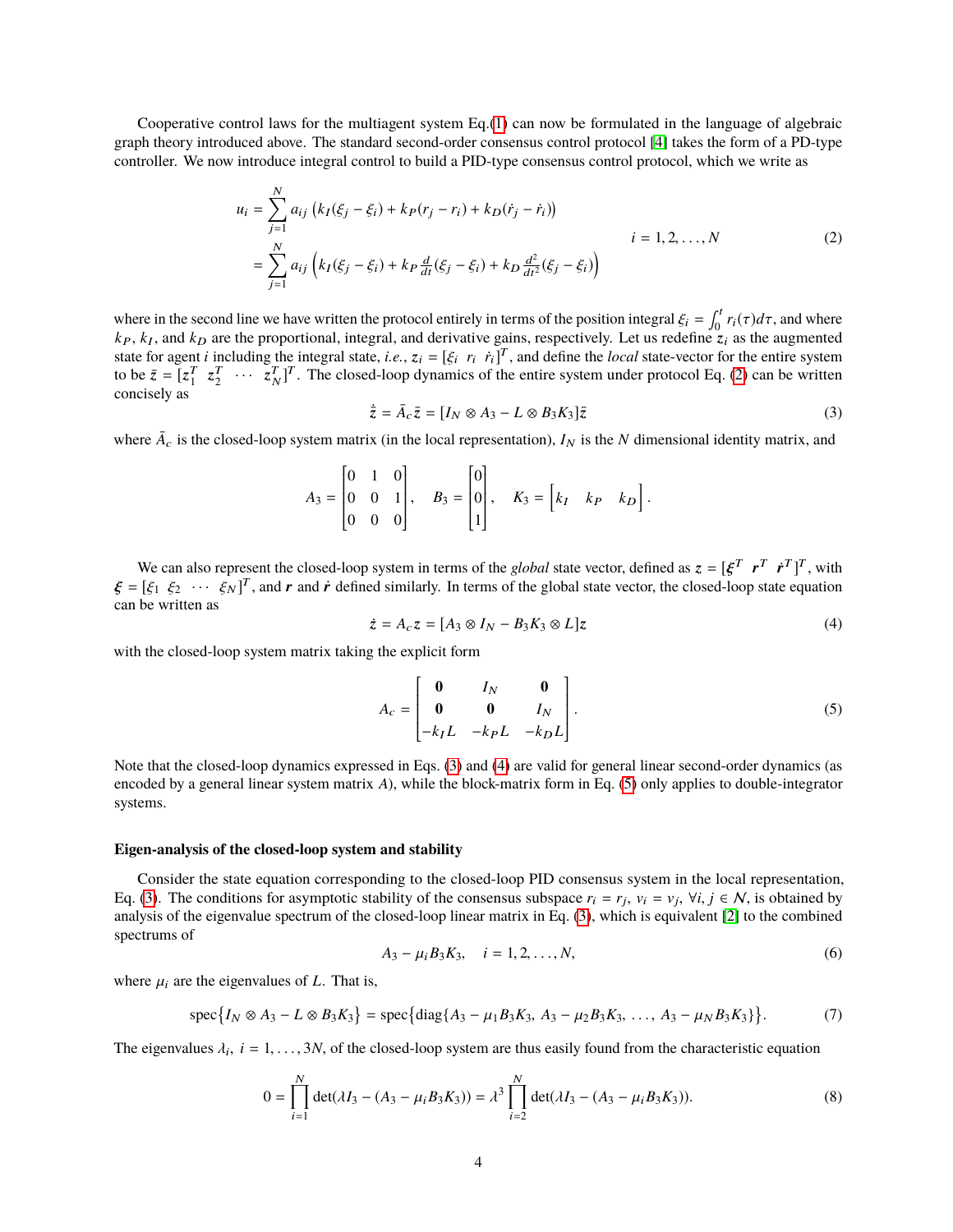(The second equality in Eq. [\(8\)](#page-3-4) follows from the fact that the Laplacian matrix always has at least one zero eigenvalue,  $\mu_1 = 0$ .) We therefore find 3*N* eigenvalues for the closed-loop system matrix  $\bar{A}_c$ ; The first three eigenvalues correspond to the zero-eigenvalue  $\mu_1$  of *I* to the zero-eigenvalue  $\mu_1$  of *L*,

$$
\lambda_1=\lambda_2=\lambda_3=0,
$$

and the remaining 3(*N* − 1) eigenvalues are determined from the *N* − 1 third-order polynomial factors arising from the determinant in Eq. [\(8\)](#page-3-4).

Let us now assume that the communication graph contains a spanning tree, so that

$$
\mu_1 = 0
$$
  
Re  $\mu_i > 0$ ,  $i = 2, 3, ..., N$  (9)

The nonzero eigenvalues of the closed-loop system are therefore given by the roots of the *N* − 1 separate polynomials

$$
\det(\lambda I_3 - (A_3 - \mu_i B_3 K_3)) = \lambda^3 + \mu_i k_D \lambda^2 + \mu_i k_P \lambda + \mu_i k_I
$$

for  $i = 2, 3, ..., N$ . Replacing  $\mu_i = a_i + ib_i$ ,  $a_i > 0$ , for a general connected communication topology, the nonzero ejemples of the closed-loop system matrix are the solutions to eigenvalues of the closed-loop system matrix are the solutions to

<span id="page-4-0"></span>
$$
\lambda^{3} + (a_{i} + ib_{i})k_{D}\lambda^{2} + (a_{i} + ib_{i})k_{P}\lambda + (a_{i} + ib_{i})k_{I} = 0.
$$
 (10)

That is, the closed-loop system will have three zero-eigenvalues (corresponding to  $\mu_1 = 0$ ) in addition to  $N - 1$  triplets of (potentially nonzero) eigenvalues found from Eq. [\(10\)](#page-4-0).

Since Eq. [\(3\)](#page-3-1) is an LTI consensus system, the system will asymptotically reach consensus if all 3(*N* − 1) eigenvalues  $\lambda_4, \ldots, \lambda_{3N}$  have negative real-part.\* Whether or not this condition is met depends on both the communication topology (through the eigenvalues  $\mu_i$ ) and the gain selections  $\{k_P, k_I, k_D\}$ . For a given communication topology, we can find the testible regions of  $\{k_P, k_I, k_D\}$ . stable regions of  $\{k_P, k_I, k_D\}$ -space by "tracing" the boundary of the  $\lambda$  stability region. Since the nonzero eigenvalues  $\lambda_i$  must be in the left-half complex plane (LHP), the stability boundary in  $\{k_P, k_I, k_D\}$ -space is found by replacing  $\lambda = i\rho$  for arbitrary  $\rho \in \mathbb{R}$  in Eq. (10). Setting both real and imaginary parts separately to  $\lambda = i\rho$ , for arbitrary  $\rho \in \mathbb{R}$ , in Eq. [\(10\)](#page-4-0). Setting both real and imaginary parts separately to zero, the arbitrary position  $\rho$ along the imaginary axis can be eliminated and we find

$$
k_I = \left(a_i + \frac{b_i^2}{a_i}\right) k_D k_P + \left(\frac{b_i}{a_i} \sqrt{a_i + \frac{b_i^2}{a_i}}\right) k_P^{3/2}.
$$

This condition corresponds to a hypersurface in  $\{k_P, k_I, k_D\}$ -space corresponding to the nonzero *L* eigenvalue  $\mu_i$ . The volume *V*, below this hypersurface corresponds to a stable region of gain space, since gains cho volume  $V_i$  below this hypersurface corresponds to a stable region of gain space, since gains chosen within this volume will give closed-loop eigenvalues  $\lambda$  in the LHP. Since we require *all* nonzero eigenvalues  $\lambda_i$  to be in the LHP, the stable region of gain space is given by region of gain space is given by

$$
\{k_P, k_I, k_D\} \in V_2 \cap V_3 \cap \cdots \cap V_N.
$$

This is equivalent to the explicit requirement

$$
k_I < \min_i \left\{ \left( a_i + \frac{b_i^2}{a_i} \right) k_D k_P + \left( \frac{b_i}{a_i} \sqrt{a_i + \frac{b_i^2}{a_i}} \right) k_P^{3/2} \right\}, \quad i = 2, 3, \dots, N \tag{11}
$$

where, again,  $a_i = \text{Re } \mu_i$  and  $b_i = \text{Im } \mu_i$ . In the case of fully connected topologies (complete graphs  $\mathcal{K}_N$ ), the eigenvalues of the graph I aplacian  $I(\mathcal{K}_N) = N I_N = \mathbf{1}_N$  is are given by eigenvalues of the graph Laplacian  $L(K_N) = NI_N - 1_{N \times N}$  are given by

<span id="page-4-2"></span>
$$
\mu_i = \begin{cases} 0 & i = 1 \\ N & i = 2, \dots, N \end{cases} \tag{12}
$$

so that the above stability condition reduces to  $k_I < N k_P k_D$ .

<span id="page-4-1"></span><sup>∗</sup>See [\[4\]](#page-21-2) for a proof of this in the case of a PD-type control protocol. The proof for the PID-type protocol of Eq.[\(2\)](#page-3-0) is similar, and will be a special case of the stability proof for fractional PID<sup>v</sup> consensus control given in Section [IV.](#page-9-0)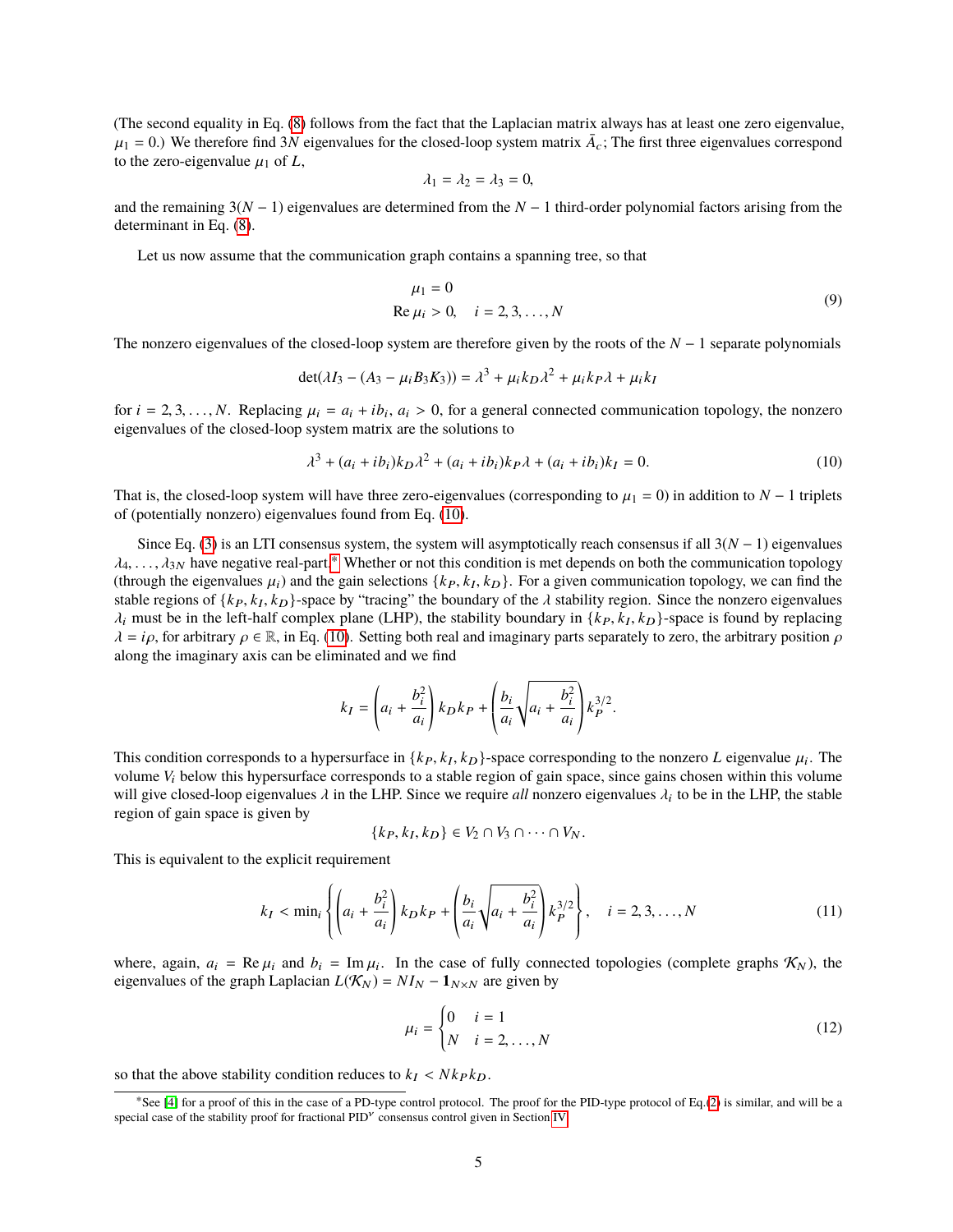#### <span id="page-5-2"></span>**B. Fractional Calculus**

We briefly review the necessary formulas and relations of fractional calculus which will be used in this work. For formal treatments of the subject, we refer the reader to [\[7,](#page-21-6) [9,](#page-21-13) [19,](#page-22-4) [20\]](#page-22-5). For surveys on the subject which are more specific to dynamical systems and control, we refer the reader to [\[21–](#page-22-6)[23\]](#page-22-7).

The generalization of the differentiation and integration operators to non-integer orders is conceptually expressed as

$$
\frac{d^n f(t)}{dt^n} \equiv D^n f(t), \quad n \in \mathbb{N} \quad \longrightarrow \quad D^\alpha f(t), \quad \alpha \in \mathbb{C}, \text{ Re}(\alpha) > 0
$$

$$
\int \cdots \int f(t) \underbrace{dt \cdots dt}_{n \text{ times}} \equiv D^{-n} f(t), \quad n \in \mathbb{N} \quad \longrightarrow \quad D^{-\nu} f(t), \quad \nu \in \mathbb{C}, \text{ Re}(\nu) > 0.
$$

In this work, we will restrict our attention to real-valued orders  $\alpha, \gamma \in \mathbb{R}$ . There are in fact a number of different definitions for the fractional *D* operators; we will exclusively use the Caputo fractional derivative [\[20\]](#page-22-5), which is defined in terms of the Riemann-Liouville fractional integral. The (right-sided, definite) Riemann-Liouville (RL) fractional integration operator of order  $\nu$  is given by

$$
{}_{a}D_{t}^{-\nu}f(t) \equiv \frac{1}{\Gamma(\nu)} \int_{a}^{t} (t-\tau)^{\nu-1} f(\tau) d\tau, \quad t > a, \ \nu > 0
$$
 (13)

which is well defined if *f* is piecewise continuous on  $(0, \infty)$  and integrable on any finite subinterval of  $[0, \infty)$ . That is,  $aD_t^{-\nu} f(t)$  is defined for *locally integrable* functions,  $f \in L^1_{loc}[0,t)$ . Note that power functions  $t^p$ ,  $p > -1$ , satisfy these conditions. The Caputo derivative operator of order  $\alpha$  is then given by conditions. The Caputo derivative operator of order  $\alpha$  is then given by

<span id="page-5-3"></span>
$$
{}_{a}D_{t}^{\alpha}f(t) \equiv {}_{a}D_{t}^{-(n-\alpha)}\left[\frac{d^{n}f(t)}{dt^{n}}\right], \quad t > a, \ \alpha > 0, \ n = \lceil \alpha \rceil \tag{14}
$$

where  $\lceil \cdot \rceil$  represents the ceiling function. Since this is an RL integral of an integer-order derivative of  $f$ , we require that *f* is differentiable to order *n*, and that  $f^{(n)}(t) \in L^1_{loc}[0, t)$ .

In this work, we will exclusively take the lower terminal of the integral to be zero; we therefore will often suppress the lower indices when this is the case,

$$
{}_{0}D_{t}^{\alpha} \to D^{\alpha}
$$

It should also be mentioned that, since we are considering second-order agents (*i.e.*, agents with *inertia*), it will be understood that all trajectories of the agents are continuous and differentiable, and thus satisfy the modest continuity and differentiability requirements necessary for the validity of the Caputo derivative. In particular, trajectories can be expanded as power series, with the Caputo derivative of a power function explicitly given by

$$
D^{\alpha}t^{p} = \frac{\Gamma(p+1)}{\Gamma(p-\alpha+1)}t^{p-\alpha}, \quad \alpha \in \mathbb{R}^{+}, p > 0,
$$

and in this case the standard *law of exponents* for derivatives holds:  $D^{\alpha}D^{\beta}t^p = D^{\alpha+\beta}t^p$ ,  $\alpha, \beta \in \mathbb{R}^+$ .

In what follows, we will utilize a function that in fractional calculus serves as a generalization of the exponential function. The *Mittag-Leffler* function is defined as

<span id="page-5-0"></span>
$$
E_{\alpha}(z) \equiv \sum_{k=0}^{\infty} \frac{z^k}{\Gamma(1 + \alpha k)}.
$$
\n(15)

The Mittag-Leffler (ML) function is the eigenfunction of the fractional derivative operator; that is, it solves the fractional differential equation  $D^{\alpha} x(t) = ax(t)$  given an initial conditon  $x(t_0) = x_0$  as

<span id="page-5-1"></span>
$$
x(t) = x_0 E_\alpha(at^\alpha). \tag{16}
$$

Notice from the series definition Eq. [\(15\)](#page-5-0),  $E_1(x) = \exp(x)$ . We show in Fig. [2](#page-6-1) the solutions Eq. [\(16\)](#page-5-1) for  $a = -1$ ,  $x_0 = 1$ , and for various choices of  $\alpha$ . When  $\alpha = 1$  we have the typical exponential solution to the differential equation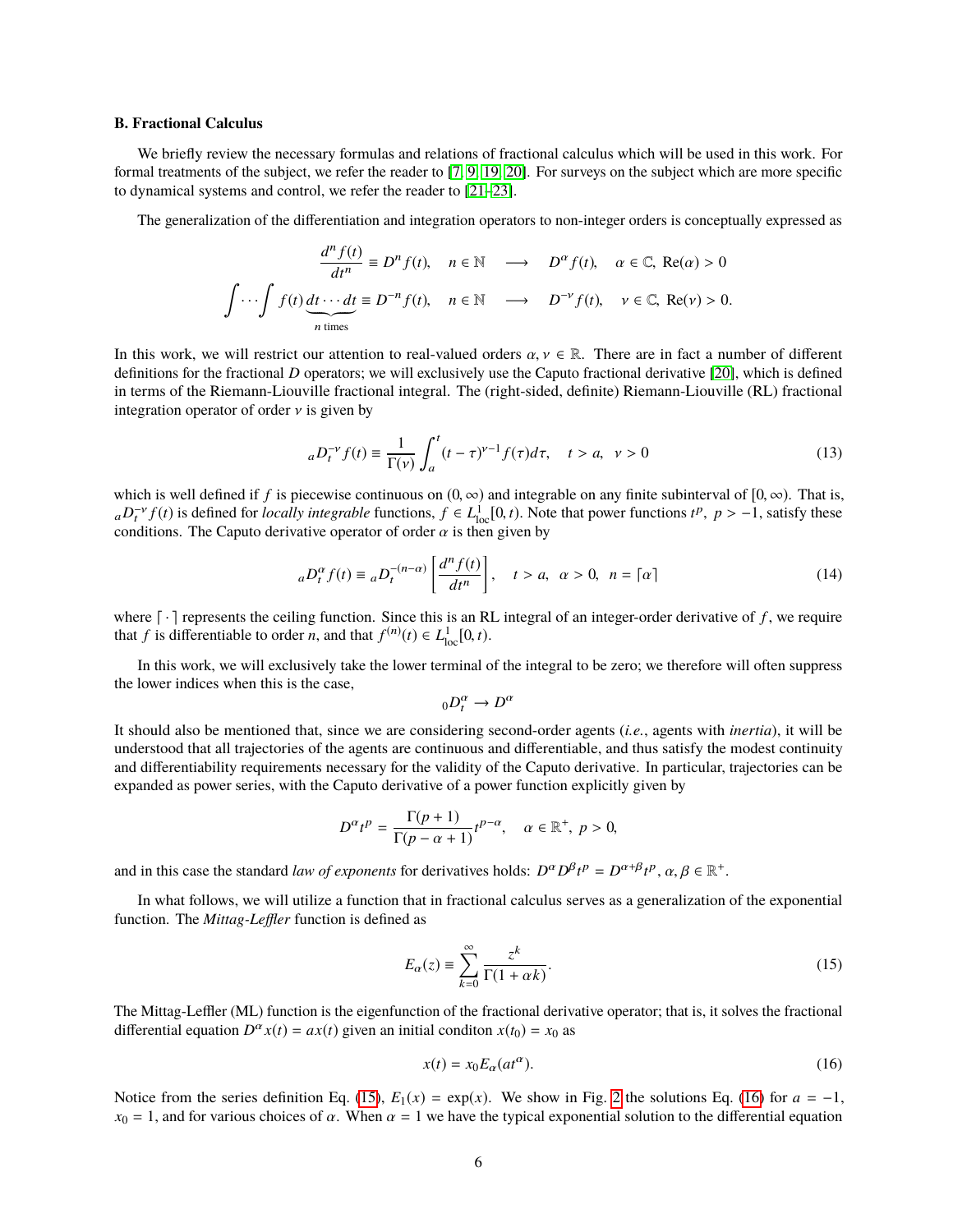<span id="page-6-1"></span>

**Fig. 2** The behavior of the solutions to  $D^{\alpha}x(t) = -x(t)$ , given by  $E_{\alpha}(-t^{\alpha})$ , for various choices of  $\alpha$ . The creeping behavior of the solutions is seen as  $\alpha \to 0$ **behavior of the solutions is seen as**  $\alpha \to 0$ .

 $Dx(t) = -x(t)$ . As  $\alpha$  is reduced towards zero, we notice that the solution decays at a slower rate. This "creeping" behavior is a common feature of asymptotically decaying solutions of fractional differential equations. Indeed, in the discussion of stability of fractional systems, it is common to generalize the concept of exponential stability to *Mittag-Leffler (ML) stability* (see, *e.g.*, [\[24\]](#page-22-8), Definition 4.1).

In the design of consensus controllers as discussed herein, we desire that the our multiagent systems generally reach consensus quickly; This creeping behavior is therefore an undesirable side-effect of using fractional controllers. As we will show numerically, this creeping behavior can be largely mitigated by including integral control in addition to fractional derivative control.

## **III. General PID Fractional Control for a Consensus System**

<span id="page-6-0"></span>Let us now consider PID-type fractional control of a system of *N* agents with a communication topology characterized by the graph Laplacian *L*. In general, the fractional control protocol for the *i*<sup>th</sup> agent is given by

<span id="page-6-2"></span>
$$
u_i = \sum_{j=1}^{N} a_{ij} \Big( \tilde{k}_0 D^{\alpha_0} (\xi_j - \xi_i) + \tilde{k}_1 D^{\alpha_1} (\xi_j - \xi_i) + \dots + \tilde{k}_{\tilde{m}} D^{\alpha_{\tilde{m}}} (\xi_j - \xi_i) \Big) \qquad i = 1, 2, \dots, N
$$
 (17)

where  $\tilde{k}_i > 0$  and  $0 \le \alpha_i < 3$ ,  $\forall i$ . Note that we recover the integer-order PID consensus controller, Eq. [\(2\)](#page-3-0), when  $\tilde{m} = 2$ ,  $\alpha_0 = 0, \alpha_1 = 1, \text{ and } \alpha_2 = 2.$ 

### **A. Equations of Motion in Terms of the Fractional Pseudostate**

In what follows we will assume that the fractional derivative orders are rational,  $\alpha_i \in \mathbb{Q}$ ,  $\forall i$ . In this case, the fractional orders  $\alpha_i$  in Eq. [\(17\)](#page-6-2) can be written  $\alpha_i = v_i/\delta_i$  with  $v_i, \delta_i \in \mathbb{N}$ . Defining  $\delta$  to be the least common multiple (LCM) of the set  $\{\delta_1, \delta_2, \ldots, \delta_n\}$  we can write  $\alpha_i = v_i/\delta = n_i \alpha$ . It is therefore alw (LCM) of the set  $\{\delta_1, \delta_2, \ldots, \delta_m\}$ , we can write  $\alpha_i = n_i/\delta = n_i\alpha$ . It is therefore always possible to rewrite Eq. [\(17\)](#page-6-2) in the form  $\overline{M}$ 

<span id="page-6-3"></span>
$$
u_i = \sum_{j=1}^{N} a_{ij} \Big( k_0(\xi_j - \xi_i) + k_1 D^{\alpha}(\xi_j - \xi_i) + k_2 D^{2\alpha}(\xi_j - \xi_i) + \dots + k_m D^{m\alpha}(\xi_j - \xi_i) \Big)
$$
(18)

where  $\alpha = 1/\delta$  is the *fractional order* of the controller. Together with the dynamical equation  $D^3 \xi_i = u_i$ , Eq. [\(18\)](#page-6-3) describes a commensurate order fractional system. We note that the number of non-zero terms does not describes a *commensurate order* fractional system. We note that the number of non-zero terms does not change when rewriting Eq. [\(17\)](#page-6-2) as Eq. [\(18\)](#page-6-3); each term " $D^{\alpha_i}$ " in the former is written as a " $D^{n_i}$ " in the latter. Although in general  $m \neq \tilde{m}$ , the coefficients  $k_i$  will only be non-zero for terms which correspond to the  $\alpha_i$ -order terms in Eq. [\(17\)](#page-6-2).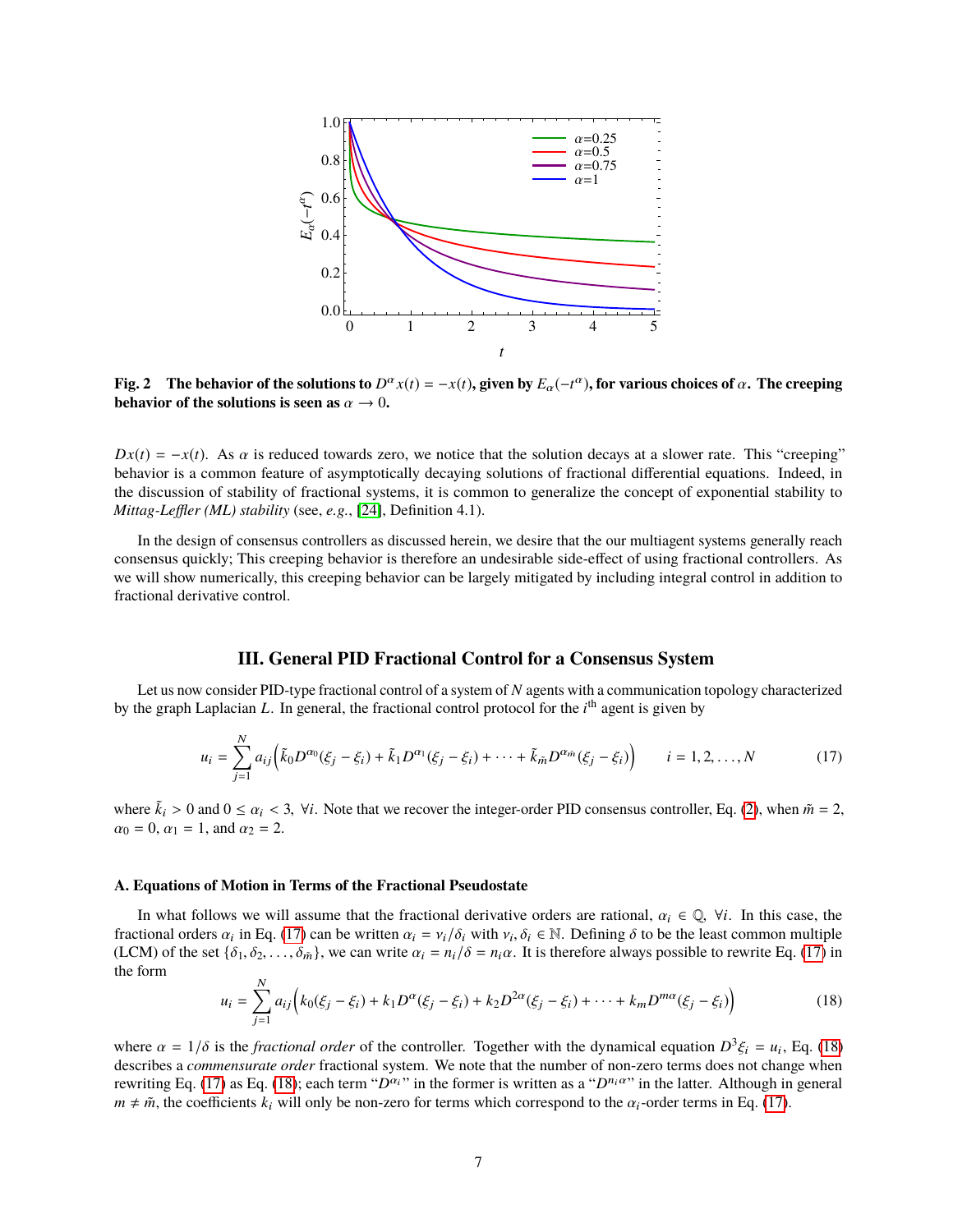It is now possible to write the equations of motion for a multiagent system in a form analogous to the state equation Eq. [\(3\)](#page-3-1). We first consider each agent individually. Since we will utilize integral control (as discussed at the end of Section [II.B\)](#page-5-2), let us define the *pseudostate vector* for agent *i* to be

$$
\mathbf{x}_i = [\xi_i \ D^\alpha \xi_i \ D^{2\alpha} \xi_i \ \cdots \ D^{(n-1)\alpha} \xi_i]^T
$$
  
=  $[\xi_i \ D^\alpha \xi_i \ D^{2\alpha} \xi_i \ \cdots \ D^{1-\alpha} \xi_i \ r_i \ D^\alpha r_i \ \cdots \ D^{1-\alpha} r_i \ v_i \ D^\alpha v_i \ \cdots \ D^{1-\alpha} v_i]^T.$  (19)

Note that in the second line we have rewritten the pseudostate in terms of  $\xi_i$ ,  $r_i = \dot{\xi}_i$ , and  $v_i = \dot{r}_i$  so that all derivatives have fractional order between 0 and 1. The number of pseudostate components *n* is def have fractional order between 0 and 1. The number of pseudostate components *n* is defined such that the acceleration of the point-mass agent is  $\ddot{r}_i = D^3 \xi_i = D^{n\alpha} \xi_i$ , which implies that  $n = 3/\alpha$ . Note that since  $\alpha = 1/\delta$  and  $\delta \in \mathbb{N}$ , the number of pseudostate components is guaranteed to be an integer. With this definition, th number of pseudostate components is guaranteed to be an integer. With this definition, the equations of motion for the  $i<sup>th</sup>$  point-mass agent in terms of the pseudostate  $x<sub>i</sub>$  is given by the controllable canonical form

<span id="page-7-1"></span><span id="page-7-0"></span>
$$
D^{\alpha}x_{i} = A_{n}x_{i} + B_{n}u_{i}, \text{ with } A_{n} = \begin{bmatrix} 0 & 1 & 0 & \cdots & 0 \\ 0 & 0 & 1 & \ddots & 0 \\ \vdots & & \ddots & \ddots & 0 \\ 0 & \cdots & & & 0 \end{bmatrix}, B_{n} = \begin{bmatrix} 0 \\ 0 \\ \vdots \\ 0 \\ 1 \end{bmatrix}, \qquad (20)
$$

analogous to the form of the state equation for integer-order PID-controlled systems. The bottom row of this matrix equation gives

$$
D^{\alpha}[D^{(n-1)\alpha}\xi_i] = D^{n\alpha}\xi_i = D^3\xi_i = u_i \quad \Rightarrow \quad \ddot{r_i} = u_i,
$$

reproducing Newton's second law as desired. Note that this result relies on the fact that the Caputo derivative is being used and that the law of exponents for derivative composition holds (see discussion below Eq. [\(14\)](#page-5-3); also see [\[25\]](#page-22-9)).

At this point, one can introduce output equations of the form  $y_i = Cx_i + Du_i$  representing the accessible (measurable) state components of our system. As a practical matter, in applications one is only able to measure the physical states of the system such as position and velocity, seemingly inhibiting the use of full-pseudostate feedback. Methods of determining the fractional-order pseudostates using fractional observers, however, have been developed and remain an active area of research [\[26,](#page-22-10) [27\]](#page-22-11). Thus, by combining fractional-order observers with the proposed consensus controller, the full pseudostate can be used for feedback.

We note here that defining  $1/\alpha = \delta = LCM[\delta_1, \delta_2, \ldots, \delta_m]$  does not always lead to a *minimal* representation. To illustrate, let us consider a single point-mass agent under fractional feedback control of the form

$$
u = -D^{3/4}\xi - D^{3/2}\xi
$$

(so that this corresponds to a fractional  $P^0I^{\frac{1}{4}}D^{\frac{1}{2}}$  controller). Taking the LCM of the denominators of these fractional orders gives  $1/\alpha = \delta = 4$ , so that our pseudostate comprises  $n = 3\delta = 12$  states and our state-equation is of fractional order  $\alpha = 1/4$ . However, we can equivalently characterize our system by a state equation of fractional order  $\bar{\alpha} = 3/4$ using the pseudostate  $x = [\xi \ D^{\bar{\alpha}} \xi \ D^{2\bar{\alpha}} \xi \ D^{3\bar{\alpha}} \xi]$ . The state-equation is now of dimension 4, with bottom row given by

$$
D^{\bar{\alpha}}[D^{3\bar{\alpha}}\xi] = D^{4\bar{\alpha}}\xi = u = -D^{\bar{\alpha}}\xi - D^{2\bar{\alpha}}\xi \implies D^{3}\xi = \ddot{r} = -D^{3/4}\xi - D^{3/2}\xi
$$

In general, the minimal representation corresponds to a fractional order

$$
\bar{\alpha} = \frac{\text{GCD}[3, n_1, n_2, \dots, n_{\tilde{m}}]}{\text{LCM}[\delta_1, \delta_2, \dots, \delta_{\tilde{m}}]}
$$

where GCD[ $\cdot$ ] represents the greatest common divisor. Throughout this work, however, we will continue to define the fractional order of the system as  $1/\alpha = LCM[\delta_1, \ldots, \delta_{\tilde{m}}]$ , since this gives the minimal representation whenever the controller involves a proportional (*i.e.*. *D* 1 ξ) term.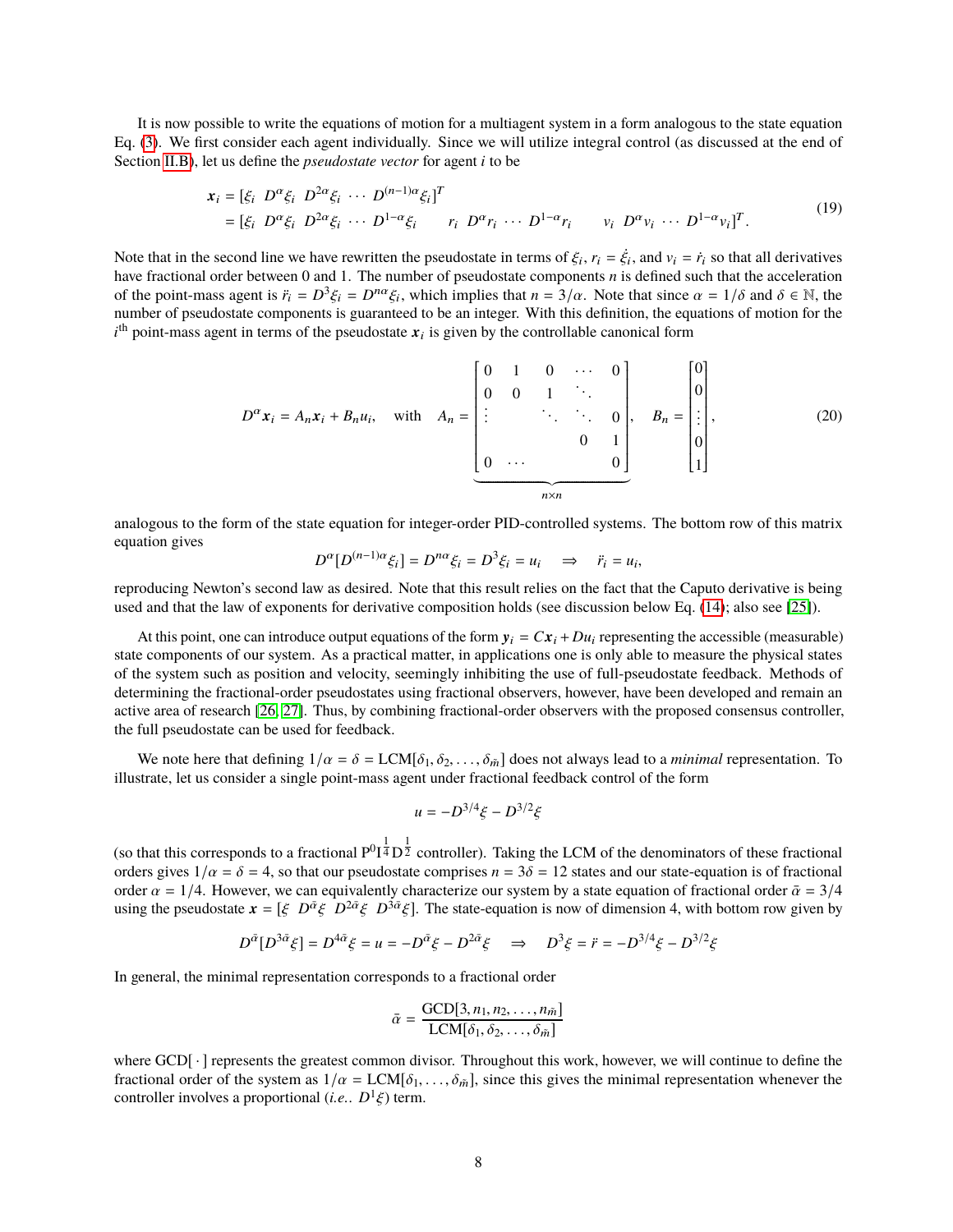We now define the state vector of the entire *N*-agent system; as in Section [II.A,](#page-2-2) this can be done in two different ways, defining the *local* and *global* representations. In the local representation, the system state-vector is defined by concatenating the pseudostate vectors for each of the *N* agents,

$$
\bar{X} = \begin{bmatrix} x_1^T & x_2^T & \cdots & x_N^T \end{bmatrix}^T,
$$
\n(21)

with  $x_i$  defined in Eq. [\(19\)](#page-7-0). In the global representation, the state-vector of the system is found by concatenating the individual pseudostate components of each agent: defining  $z = [\xi_1 \xi_2 \cdots \xi_N]^T$ , the system state-vector is constructed as

$$
X = \left[ z^T \quad D^\alpha z^T \quad \cdots \quad D^{(n-1)\alpha} z^T \right]^T.
$$
 (22)

The dimension of the total state vector in either representation is  $(nN \times 1)$ .

## **B. Closed-Loop Equations of Motion**

With the dynamics of each agent described by Eq. [\(20\)](#page-7-1) and the control given by Eq. [\(18\)](#page-6-3), it is straightforward to show that the closed-loop equations of motion for the system are given by

<span id="page-8-0"></span>
$$
D^{\alpha}X = A_cX = (A_n \otimes I_N - B_n K_n \otimes L)X
$$
\n(23)

in the global representation, and

<span id="page-8-1"></span>
$$
D^{\alpha}\bar{X} = \bar{A}_{c}\bar{X} = (I_{N} \otimes A_{n} - L \otimes B_{n}K_{n})\bar{X}
$$
\n(24)

in the local representation (*c.f.*, Eqs. [\(4\)](#page-3-2) and [\(3\)](#page-3-1), respectively). Here,  $K_n$  is a row vector containing the gains of each sequential derivative term, as will be illustrated below by example. Since X is related to  $\bar{X}$  through permutation, we can easily transform between representations; that is,

$$
X = \Lambda \bar{X} \quad \Leftrightarrow \quad \bar{A}_c = \Lambda^T A_c \Lambda
$$

where  $\Lambda$  is a (orthogonal) permutation matrix (*i.e.*, det $\Lambda = \pm 1$  and  $\Lambda \Lambda^T = I$ ). The left equality allows us to construct the explicit form of the permutation matrix as

$$
\Lambda = \begin{bmatrix} I_N \otimes P_0 \\ I_N \otimes P_1 \\ \vdots \\ I_N \otimes P_{n-1} \end{bmatrix}
$$
 (25)

where  $P_j$  is the  $(1 \times n)$  projection operator which projects out the *j*<sup>th</sup> pseudostate component,  $P_j x_i = D^{j\alpha} \xi_i$ .

## ■ Illustrative Example: 3-agent system under PI<sup>1/2</sup>D<sup>1/2</sup> control

For this system, the integral control of order  $\alpha_I = 1/2$  corresponds to a  $D^{1-\alpha_I}(\xi_j - \xi_i) = D^{1/2}(\xi_j - \xi_i)$  term and derivative control of order  $\alpha_D = 1/2$  corresponds to a  $D^{1+\alpha_D}(\xi_j - \xi_i) = D^{3/2}(\xi_j - \xi_i)$  in the control derivative control of order  $\alpha_D = 1/2$  corresponds to a  $D^{1+\alpha_D}(\xi_j - \xi_i) = D^{3/2}(\xi_j - \xi_i)$  in the control law. We therefore have derivative orders  $\alpha_1 = n_1/\delta_1 = 1/2$ ,  $\alpha_2 = n_2/\delta_2 = 1/1$ , and  $\alpha_3 = n_3/\delta_3 = 3/2$ , and the commensurate order of this system is  $\alpha = 1/LCM[\delta_1, \delta_2, \delta_3] = 1/2$ . The control law for the *i*<sup>th</sup> agent in commensurate form is thus

$$
u_i = \sum_{j=1}^{3} a_{ij} \left( k_I D^{1/2}(\xi_j - \xi_i) + k_P D^1(\xi_j - \xi_i) + k_D D^{3/2}(\xi_j - \xi_i) \right)
$$
(26)

$$
= \sum_{j=1}^{3} a_{ij} \Big( k_I D^{p\alpha} (\xi_j - \xi_i) + k_P D^{\delta \alpha} (\xi_j - \xi_i) + k_D D^{q\alpha} (\xi_j - \xi_i) \Big)
$$
(27)

with  $p = \alpha_1/\alpha = 1$  and  $q = \alpha_3/\alpha = 3$ . Since  $\delta = 1/\alpha = 2$ , there are  $n = 3\delta = 6$  pseudostate components per agent. The  $(1 \times 6)$  gain matrix  $K_n$  has  $k_I$  in the  $(p + 1)$  position,  $k_P$  in the  $(\delta + 1)$  position,  $k_D$  in the  $(q + 1)$  position, and zeros elsewhere:

$$
K_n = \begin{bmatrix} 0 & k_I & k_P & k_D & 0 & 0 \end{bmatrix}.
$$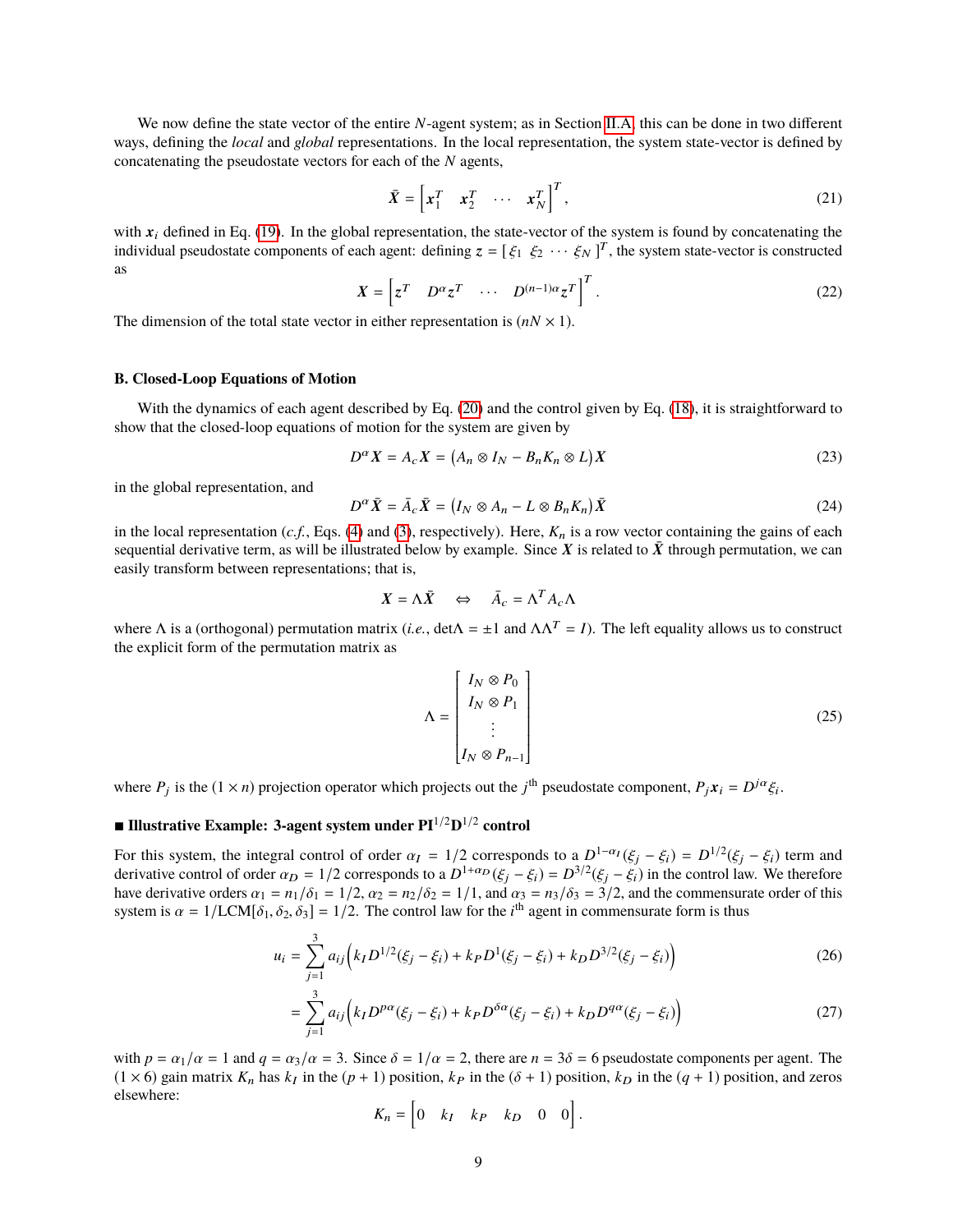The closed-loop pseudostate equation in the global (Eq. [\(23\)](#page-8-0)) and local (Eq. [\(24\)](#page-8-1)) representations are given by

(Global Rep.):

\n
$$
D^{1/2}X = \begin{bmatrix}\n0 & I_3 & 0 & 0 & 0 & 0 \\
0 & 0 & I_3 & 0 & 0 & 0 \\
0 & 0 & 0 & I_3 & 0 & 0 \\
0 & 0 & 0 & 0 & I_3 & 0 \\
0 & 0 & 0 & 0 & I_3 & 0 \\
0 & -k_L & -k_L & -k_L & 0 & 0\n\end{bmatrix} X
$$
\n(Local Rep.):

\n
$$
D^{1/2}\bar{X} = \begin{bmatrix}\nL_{11}(A_n - B_nK_n) & -L_{12}B_nK_n & -L_{13}B_nK_n \\
-L_{21}B_nK_n & L_{22}(A_n - B_nK_n) & -L_{23}B_nK_n \\
-L_{31}B_nK_n & -L_{32}B_nK_n & L_{33}(A_n - B_nK_n)\n\end{bmatrix} \bar{X}
$$

The dimension of both of these representations is  $nN = 18$ .

It is important to realize that the dimension  $nN$  of the pseudostate equation (Eqs. [\(23\)](#page-8-0) or [\(24\)](#page-8-1)) is highly sensitive to the fractional order  $\alpha$ , and can become quite large. To illustrate, let us take a specific case of an integer-order PI controller with fractional derivative control. In the incommensurate form of Eq. [\(17\)](#page-6-2), this corresponds to

$$
u_i = \sum_{j=1}^{N} a_{ij} \left( k_I D^0(\xi_j - \xi_i) + k_P D^1(\xi_j - \xi_i) + k_D D^{1+\alpha_D}(\xi_j - \xi_i) \right)
$$
(28)

<span id="page-9-1"></span>Ī

If we take  $\alpha_D = 0.5$ , the (commensurate) fractional order of the system is  $\alpha = \frac{1}{2}$  and the number of pseudostates (the dimension of **X**) is  $3N/\alpha = 6N$ . If we instead take  $\alpha_D = 0.51$ , then the fractional order of th dimension of X) is  $3N/\alpha = 6N$ . If we instead take  $\alpha_D = 0.51$ , then the fractional order of the system is  $\alpha = 1/100$  (so that  $\alpha_D = 51\alpha$ ) and the dimension of the pseudostate equation is 300*N*. In general, if there are *p* digits in the mantissa of  $\alpha_D$ , then dim $X \leq 3 \times 10^p \times N$ .

It therefore becomes apparent that the pseudostate-space formalism introduced above is ill-suited for certain practical applications such as numerical simulation of general fractional systems or fractional PID tuning. Nevertheless, the pseudostate-space form, which in principle is valid for any rational fractional orders  $\alpha_i$ , allows one to efficiently study<br>the stability properties of a (rationally-ordered) fractionally controlled system the stability properties of a (rationally-ordered) fractionally controlled system.

## **IV. PID**<sup>α</sup> **Control — Closed-Loop Stability**

<span id="page-9-0"></span>In the remainder of this work, we will restrict our attention to  $PID^{\alpha}$  consensus control protocols of the form given in Eq. [\(28\)](#page-9-1), and take  $0 < \alpha_D < 1$ . Using fractional derivative control gives an extra degree of freedom (fractional order  $\alpha_D$ ) which can be tuned to achieve more optimal system response characteristics. In this section we will prove that, under certain conditions, a multiagent system will asymptotically (in the Mittag-Leffler sense; see discussion after Eq. [\(16\)](#page-5-1)) reach consensus in position and velocity for any initial conditions.

In what follows we will assume that the communication topology of the system has a spanning tree. In this case the graph Laplacian matrix *L* has a simple zero-eigenvalue  $\mu_1$  and, according to Geršgorin's circle theorem, the remaining *N* − 1 eigenvalues are in the right-half plane. We label these eigenvalues according to  $|\mu_1| < |\mu_2| \leq \cdots \leq |\mu_N|$ .

## **A. Eigen-Analysis of the PID**<sup>α</sup> **Controlled Closed-Loop System**

Consider an *N*-body multiagent system under control protocol Eq. [\(28\)](#page-9-1). Assuming  $\alpha_D \in \mathbb{Q}$ , we can represent this control protocol in commensurate form

<span id="page-9-2"></span>
$$
u_i = \sum_{j=1}^{N} a_{ij} \left( k_I(\xi_j - \xi_i) + k_P(r_j - r_i) + k_D D^{\alpha_D}(r_j - r_i) \right)
$$
  
= 
$$
\sum_{j=1}^{N} a_{ij} \left( k_I(\xi_j - \xi_i) + k_P D^{\delta \alpha}(\xi_j - \xi_i) + k_D D^{q\alpha}(\xi_j - \xi_i) \right)
$$
 (29)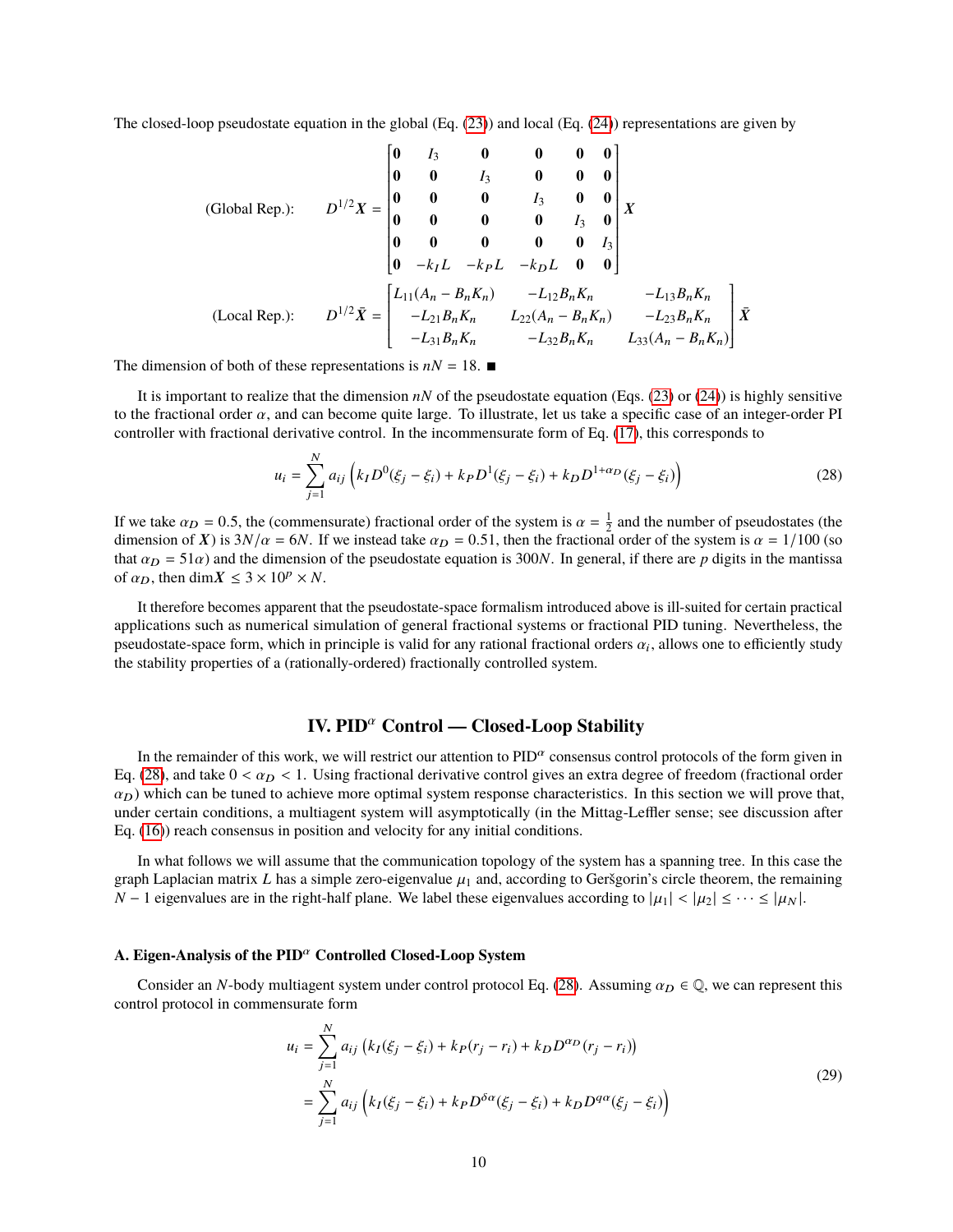where  $\alpha$  is the (commensurate) fractional order of the system,  $\delta = 1/\alpha$ ,  $n = 3/\alpha$ , and  $\{k_I, k_P, k_D\} \ge 0$ . In this case, since the derivative orders of the first and second terms are 0 and 1 the fractional order  $\alpha$  i since the derivative orders of the first and second terms are 0 and 1, the fractional order  $\alpha$  is determined purely from  $\alpha_D$ . Since this derivative order is rational we can write  $\alpha_D = v_D/\delta_D$ , so that  $\alpha = 1/\delta_D$ . Also, since we are assuming the fractional order  $0 \le \alpha_D \le 1$ , we have  $\delta < q < 2\delta$ .

The closed-loop dynamics are given in the local representation by Eq. [\(24\)](#page-8-1). As in the integer-order case, since

$$
\operatorname{spec}\Big\{I_N\otimes A_n-L\otimes B_nK_n\Big\}=\operatorname{spec}\Big\{\operatorname{diag}\big(A_n,\ A_n-\mu_2B_nK_n,\cdots,\ A_n-\mu_NB_nK_n\big)\Big\},\right\}
$$

the eigenvalues of the closed-loop system can be found by solving the characteristic equation for the block-diagonal matrix on the right-hand side. This is given by

$$
0 = \det(\lambda I_n - A_n) \prod_{i=2}^{N} \det(\lambda I_n - A_n + \mu_i B_n K_n)
$$
\n(30)

$$
= \lambda^n \prod_{i=2}^N \det(\lambda I_n - A_n + \mu_i B_n K_n)
$$
\n(31)

We therefore immediately see that the simple zero-eigenvalue of the graph Laplacian corresponds to *n* zero-eigenvalues of the closed-loop system. The remaining eigenvalues can be found by solving for the roots of the *N* − 1 separate  $n<sup>th</sup>$ -order polynomials,

$$
0 = \det(\lambda I_n - A_n + \mu_i B_n K_n) = k_I \mu_i + k_P \mu_i \lambda^{\delta} + k_D \mu_i \lambda^q + \lambda^n \quad i = 2, ..., N,
$$

each of which provides *n* additional eigenvalues; for  $k<sub>I</sub> > 0$ , these additional eigenvalues are non-zero. Note that, since  $A_c$  and  $\bar{A}_c$  are related through a similarity transform, they will share the same eigenvalues.

### **B. Stability for Fractionally Controlled Systems**

We will now prove that, given a  $PID^{\alpha}$ -controlled multiagent system whose communication topology contains a spanning tree, consensus is reached asymptotically if all non-zero eigenvalues of the closed-loop system matrix *A*<sup>c</sup> satisfy  $|\arg \lambda_i| > \alpha \pi/2$ . This condition on the non-zero eigenvalues is an instance of Matignon's theorem [\[14\]](#page-21-12). The following proof generalizes the stability proof for standard PD consensus control as given in [41]. following proof generalizes the stability proof for standard PD consensus control as given in [\[4\]](#page-21-2).

Consider the pseudostate equation for this system in the global representation, Eq. [\(23\)](#page-8-0),

$$
{}_{0}D_{t}^{\alpha}X(t) = A_{c}X(t),
$$
\n(32)

with  $0 < \alpha \le 1$  and with initial conditions  $X(0) \equiv X_0$ . Substituting into this equation the power series expansion

$$
X(t) = X_0 + X_1t^{\alpha} + X_2t^{2\alpha} + \cdots
$$

and equating like powers of *t*, one find the *pseudostate transition matrix* (pSTM)  $\Phi_{\alpha}(t, 0)$  for this system as [\[11\]](#page-21-9)

$$
X(t) = \Phi_{\alpha}(t,0)X_0 = \left(I + \frac{A_c t^{\alpha}}{\Gamma(1+\alpha)} + \frac{A_c^2 t^{2\alpha}}{\Gamma(1+2\alpha)} + \cdots \right)X_0
$$
\n(33)

$$
\equiv E_{\alpha} [A_{c} t^{\alpha}] X_{0} \tag{34}
$$

where we have here defined the *matrix* Mittag-Leffler function *<sup>E</sup>*α[*M*] (*c.f.*, Eq. [\(15\)](#page-5-0)). Note that, since the ML function reduces to the exponential function as  $\alpha \to 1$ , the pSTM stands in direct analogy to the STM for integer order systems,  $\Phi(t,0) = \exp[A_c t]$ . Unlike the integer-order STM, however,  $\Phi_{\alpha}(t,t')\Phi_{\alpha}(t',0) \neq \Phi_{\alpha}(t,0)$  since the ML function does not estistly the semigroup property  $f(x)f(y) = f(x+y)$ . This is intimately connected to the fact that fractio satisfy the semigroup property  $f(x)f(y) = f(x + y)$ . This is intimately connected to the fact that fractional derivatives are *non-local*, in that they depend on their initial conditions through the integration window of the RL integral in Eq. [\(14\)](#page-5-3).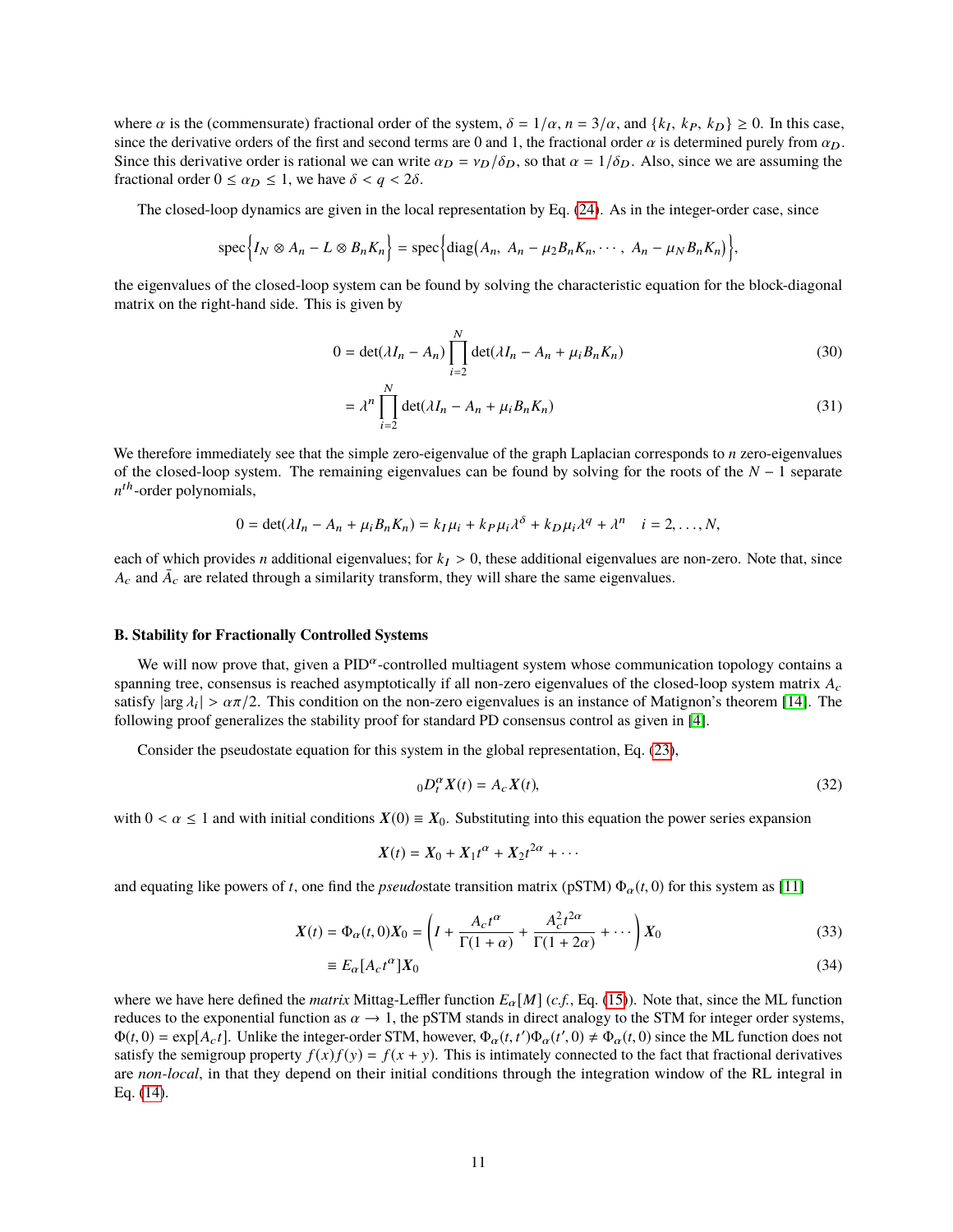As shown in the previous section, since we have integer-order integral control,  $A_c$  has exactly *n* zero-eigenvalues, where  $n = 3/\alpha$ . That is,

eig 
$$
A_c
$$
: 
$$
\begin{cases} \lambda_j = 0, & j = 1, ..., n \\ \lambda_j \neq 0, & j = n + 1, ..., nN \end{cases}
$$

We first show that the zero-eigenvalues of  $A_c$  have geometric multiplicity of 1. Let us define  $q = [q_1^T \ q_2^T \ \cdots \ q_n^T]^T$  to be the eigenvector associated with  $\lambda = 0$ , with  $q_i \in \mathbb{R}^N$ . From Eq. [\(23\)](#page-8-0) we can find the explicit form of  $A_c$ , so that

$$
A_c q = \begin{bmatrix} 0 & I_N & 0 & \cdots & 0 \\ 0 & 0 & \ddots & & \vdots \\ \vdots & & \cdots & & I_N \\ -k_1 L & -k_2 L & \cdots & & -k_n L \end{bmatrix} \begin{bmatrix} q_1 \\ q_2 \\ \vdots \\ q_n \end{bmatrix} = \begin{bmatrix} 0 \\ 0 \\ \vdots \\ 0 \end{bmatrix}.
$$

ta da ser a ser a construída de la construída de la construída de la construída de la construída de la construí<br>En 1930, en 1930, en 1930, en 1930, en 1930, en 1930, en 1930, en 1930, en 1930, en 1930, en 1930, en 1930, en From the upper rows of this block-matrix equation, we find that  $q_i = 0$  for  $i = 2, ..., n$ ; from the last row we find that  $-1$   $q_i - 0$ . Since I has a spanning tree I has exactly one zero-eigenvalue  $\mu = 0$ . This in turn impli  $-Lq_1 = 0$ . Since *L* has a spanning tree, *L* has exactly one zero-eigenvalue  $\mu = 0$ . This in turn implies that the geometric multiplicity of  $\mu = 0$  is 1, and thus that  $q_1$  is the only eigenvector of *L* associated with  $\mu = 0$ . Therefore, there is only a single linearly-independent eigenvector which satisfies  $A_c \mathbf{q} = \lambda \mathbf{q} = 0$ , namely

$$
\boldsymbol{q} = \begin{bmatrix} q_1^T & \mathbf{0} & \cdots & \mathbf{0} \end{bmatrix}^T
$$

Thus the eigenvalue  $\lambda = 0$  of  $A_c$  has algebraic multiplicity of *n* and geometric multiplicity of 1.

We can now find the Jordan decomposition of  $A_c$  as

$$
A_c = VJW = V \begin{bmatrix} J_0 & \mathbf{0}_{n \times \tilde{n}} \\ \mathbf{0}_{\tilde{n} \times n} & J' \end{bmatrix} W
$$

where  $\tilde{n} = n(N - 1)$ , and where  $J_0$  is the *n*-dimensional Jordan block associated with  $\lambda = 0$  (since we proved that  $\lambda = 0$  has geometric multiplicity of 1, all zero-eigenvalues of  $A_c$  are collected into this single Jordan block). The  $\tilde{n} \times \tilde{n}$  sub-matrix *J'* comprises all Jordan blocks associated with the eigenvalues  $\lambda_i$  for  $i = n + 1, \ldots, nN$ . In general, these eigenvalues can all be unique (*i.e.* simple) in which case  $I' = \text{diag}(\lambda_1, \lambda_2, \lambda_3, \$ these eigenvalues can all be unique (*i.e.*, simple), in which case  $J' = \text{diag}(\lambda_{n+1}, \lambda_{n+2}, \dots, \lambda_{nN})$ . The matrices *V* and *W* facilitating the similarity transformation are facilitating the similarity transformation are

$$
V = \begin{bmatrix} v_1 & v_2 & \cdots & v_{nN} \end{bmatrix}, \qquad W = \begin{bmatrix} w_1^T \\ w_2^T \\ \vdots \\ w_{nN}^T \end{bmatrix}
$$

 $\frac{1}{2}$ where  $v_i \in \mathbb{R}^{nN \times 1}$  are the right (generalized) eigenvectors of  $A_c$  and  $w_i^T \in \mathbb{R}^{1 \times nN}$  are the left (generalized) eigenvectors of *A<sub>c</sub>*. Since *V* and *W* transform *A<sub>c</sub>* to Jordan normal form, we necessarily have  $WV = I_{nN}$ . This implies that  $w_i^T v_j = \delta_{ij}$  for all  $i \in \{1, 2, ..., nN\}$ for all  $i, j \in \{1, 2, \ldots nN\}$ .

The matrix ML function applied to  $A_c t^{\alpha}$  is thus

<span id="page-11-0"></span>
$$
E_{\alpha}[A_{c}t^{\alpha}] = V \begin{bmatrix} E_{\alpha}[J_{0}t^{\alpha}] & \mathbf{0}_{n \times \tilde{n}} \\ \mathbf{0}_{\tilde{n} \times n} & E_{\alpha}[J't^{\alpha}] \end{bmatrix} W
$$
(35)

The series definition for  $E_{\alpha}[J_0 t^{\alpha}]$  is easily computed since the matrix  $J_0$  is nilpotent, *i.e.*,  $J_0^m = 0$  for  $m \ge n$  (recall that *n* is the dimension of  $J_0$ ). Explicitly,

$$
E_{\alpha}[J_0t^{\alpha}] = \sum_{k=0}^{n-1} \frac{J_0^k t^{k\alpha}}{\Gamma[1+k\alpha]} = \begin{bmatrix} \Theta_0 & \Theta_1 & \cdots & \Theta_{n-1} \\ 0 & \Theta_0 & \cdots & \Theta_{n-2} \\ \vdots & \ddots & \ddots & \vdots \\ 0 & \cdots & 0 & \Theta_0 \end{bmatrix}
$$
(36)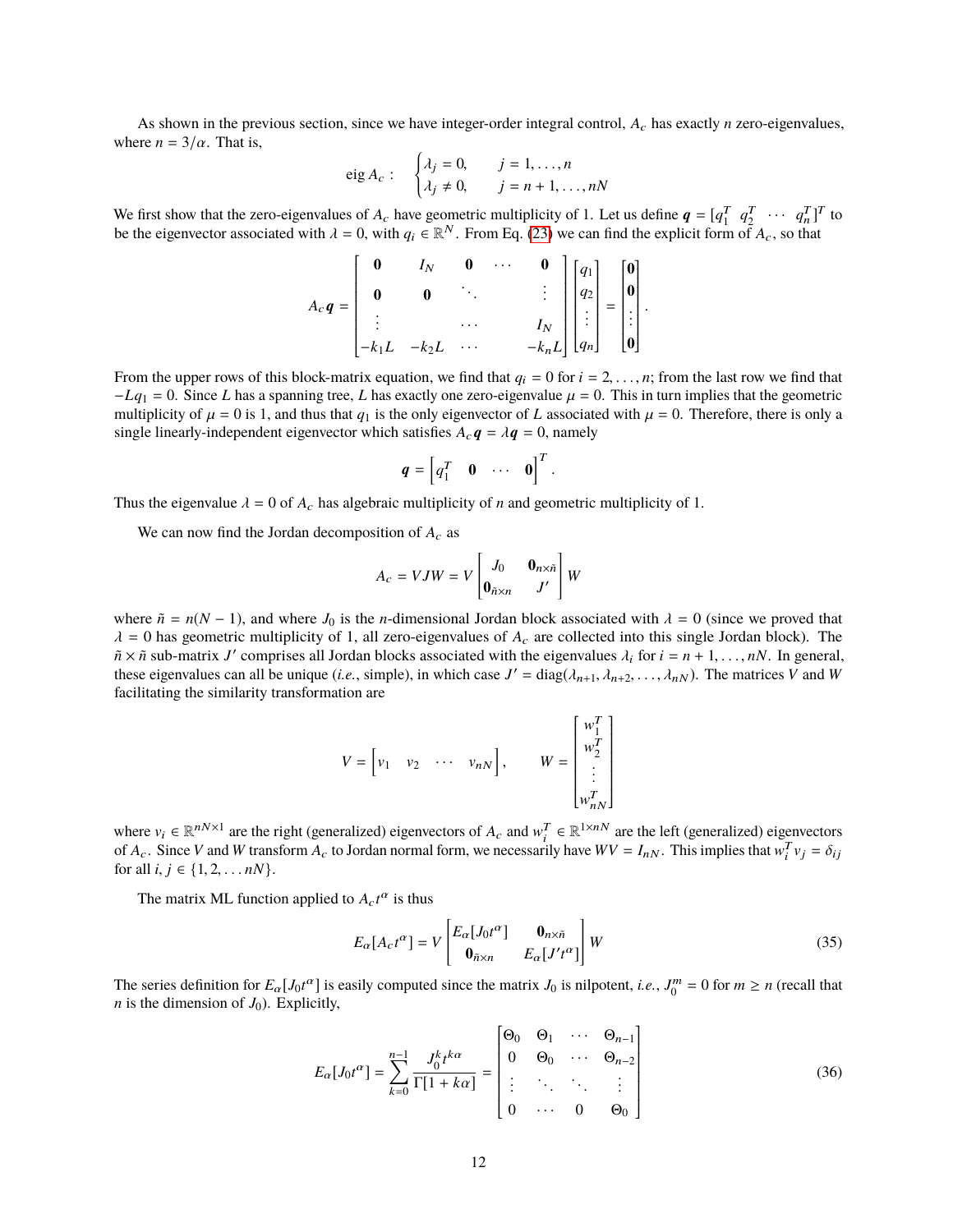where  $\Theta_k = t^{k\alpha}/\Gamma[1 + k\alpha]$ . Let us for now assume that the lower-right block-matrix of Eq. [\(35\)](#page-11-0) vanishes asymptotically,

<span id="page-12-0"></span>
$$
E_{\alpha}[J't^{\alpha}] \to \mathbf{0}_{\bar{n}\times\bar{n}} \quad \text{as } t \to \infty. \tag{37}
$$

We will first show that, under this condition, positions and velocities for this multiagent system reach consensus asymptotically. Once this is shown, we will investigate the conditions under which Eq. [\(37\)](#page-12-0) is true.

Given the assumption Eq. [\(37\)](#page-12-0), the transition matrix for our system approaches

<span id="page-12-1"></span>
$$
\Phi_{\alpha}(t,0) = E_{\alpha}[A_{c}t^{\alpha}] \to V \begin{bmatrix} E_{\alpha}[J_{0}t^{\alpha}] & \mathbf{0}_{n \times \tilde{n}} \\ \mathbf{0}_{\tilde{n} \times n} & \mathbf{0}_{\tilde{n} \times \tilde{n}} \end{bmatrix} W \text{ as } t \to \infty,
$$
\n(38)

By inspection, the only eigenvectors which contribute to the pSTM asymptotically are those associated with the zero eigenvalues. Without loss of generality, we can choose these as

$$
v_1 = \begin{bmatrix} \mathbf{1}_N^T & \mathbf{0}_N^T & \mathbf{0}_N^T & \cdots & \mathbf{0}_N^T \end{bmatrix}^T
$$
  
\n
$$
v_2 = \begin{bmatrix} \mathbf{0}_N^T & \mathbf{1}_N^T & \mathbf{0}_N^T & \cdots & \mathbf{0}_N^T \end{bmatrix}^T
$$
  
\n
$$
\vdots
$$
  
\n
$$
v_n = \begin{bmatrix} \mathbf{0}_N^T & \mathbf{0}_N^T & \mathbf{0}_N^T & \cdots & \mathbf{0}_N^T \end{bmatrix}^T
$$
  
\n
$$
\vdots
$$
  
\n
$$
v_n = \begin{bmatrix} \mathbf{0}_N^T & \mathbf{0}_N^T & \mathbf{0}_N^T & \cdots & \mathbf{0}_N^T \end{bmatrix}^T
$$
  
\n
$$
\vdots
$$
  
\n
$$
v_n = \begin{bmatrix} \mathbf{0}_N^T & \mathbf{0}_N^T & \mathbf{0}_N^T & \cdots & \mathbf{0}_N^T \end{bmatrix}^T
$$

where  $\mathbf{1}_N$  and  $\mathbf{0}_N$  represent the  $N \times 1$  vector of ones and zeros, respectively, and where **p** is the left-eigenvector of the graph Laplacian matrix L with eigenvalue 0,  $p^T L = 0$ , normalized such that  $p^T 1_N = 1$ . Note that the eigenvectors  $\{v_k, w_k\}$ , for  $k = 2, 3, \ldots, n$ , are *generalized* eigenvectors of  $v_1$  and  $w_1$ .

Defining the submatrices  $V_0 = [v_1 \cdots v_n]$  and  $W_0 = [w_1 \cdots w_n]$  which contain the right- and left-eigenvectors associated with  $\lambda = 0$ , we write

$$
V = \begin{bmatrix} V_0 & V_i \end{bmatrix} \quad \text{and} \quad W = \begin{bmatrix} W_0^T \\ W_i^T \end{bmatrix}.
$$
 (39)

Note that  $V_0$  and  $W_0$  have dimension  $(nN \times n)$ , while  $V_i$  and  $W_i$  (which contain the eigenvectors associated with the nonzero eigenvalues) have dimension  $(nN \times n(N-1))$ . In terms of these submatrices, Eq. [\(38\)](#page-12-1) becomes

<span id="page-12-2"></span>
$$
\Phi_{\alpha}(t,0) \to V_0 E_{\alpha}(J_0 t^{\alpha}) W_0^T = \begin{bmatrix} \Theta_0 P & \Theta_1 P & \cdots & \Theta_{n-1} P \\ \mathbf{0} & \Theta_0 P & \cdots & \Theta_{n-2} P \\ \vdots & \ddots & \ddots & \vdots \\ \mathbf{0} & \cdots & \mathbf{0} & \Theta_0 P \end{bmatrix} = E_{\alpha}[J_0 t^{\alpha}] \otimes P \text{ as } t \to \infty,
$$
\n(40)

where we have defined the  $N \times N$  matrix  $P = 1_N p^T$ .

This transition matrix is used to find the asymptotic behavior of the *N*-agent system starting from some initial condition vector  $X_0$ . Recall that in the global representation, the pseudostate system vector is defined as

$$
X = \begin{bmatrix} z^T & D^\alpha z^T & D^{2\alpha} z^T & \cdots & D^{(n-1)\alpha} z^T \end{bmatrix}^T
$$
  
= 
$$
[z^T D^\alpha z^T D^{2\alpha} z^T \cdots x^T D^\alpha x^T \cdots y^T D^\alpha y^T \cdots D^{1-\alpha} y^T]^T.
$$

From the definition of the Caputo derivative Eq. [\(14\)](#page-5-3), if  $\beta \notin \mathbb{N}$  then  $D^{\beta} f(0) = 0$  for any function  $f(x) \in C^{k}[0, T]$  given  $T > 0$  and  $k > \beta$  (see e.g. [251). Additionally since  $\tau$  represents the integrals of the  $T > 0$  and  $k > \beta$  (see, *e.g.*, [\[25\]](#page-22-9)). Additionally, since z represents the integrals of the positions of the agents from time 0 to *t*,  $z_0 = 0$ . Thus the only nonzero initial conditions are the initial positions and initial velocities of the *N* agents. These occupy the  $\delta + 1$  and  $2\delta + 1$  blocks of X. Thus

$$
X_0 = \begin{bmatrix} 0 & \cdots & 0 \\ \hline \delta N \ \text{zeros} \end{bmatrix} \quad \begin{matrix} r_0^T & 0 & \cdots & 0 \\ \hline (6-1)N \ \text{zeros} \end{matrix} \quad \begin{matrix} v_0^T & 0 & \cdots & 0 \\ \delta N \ \text{zeros} \end{matrix} \quad \begin{matrix} 0 & \cdots & 0 \\ \hline (6-1)N \ \text{zeros} \end{matrix}
$$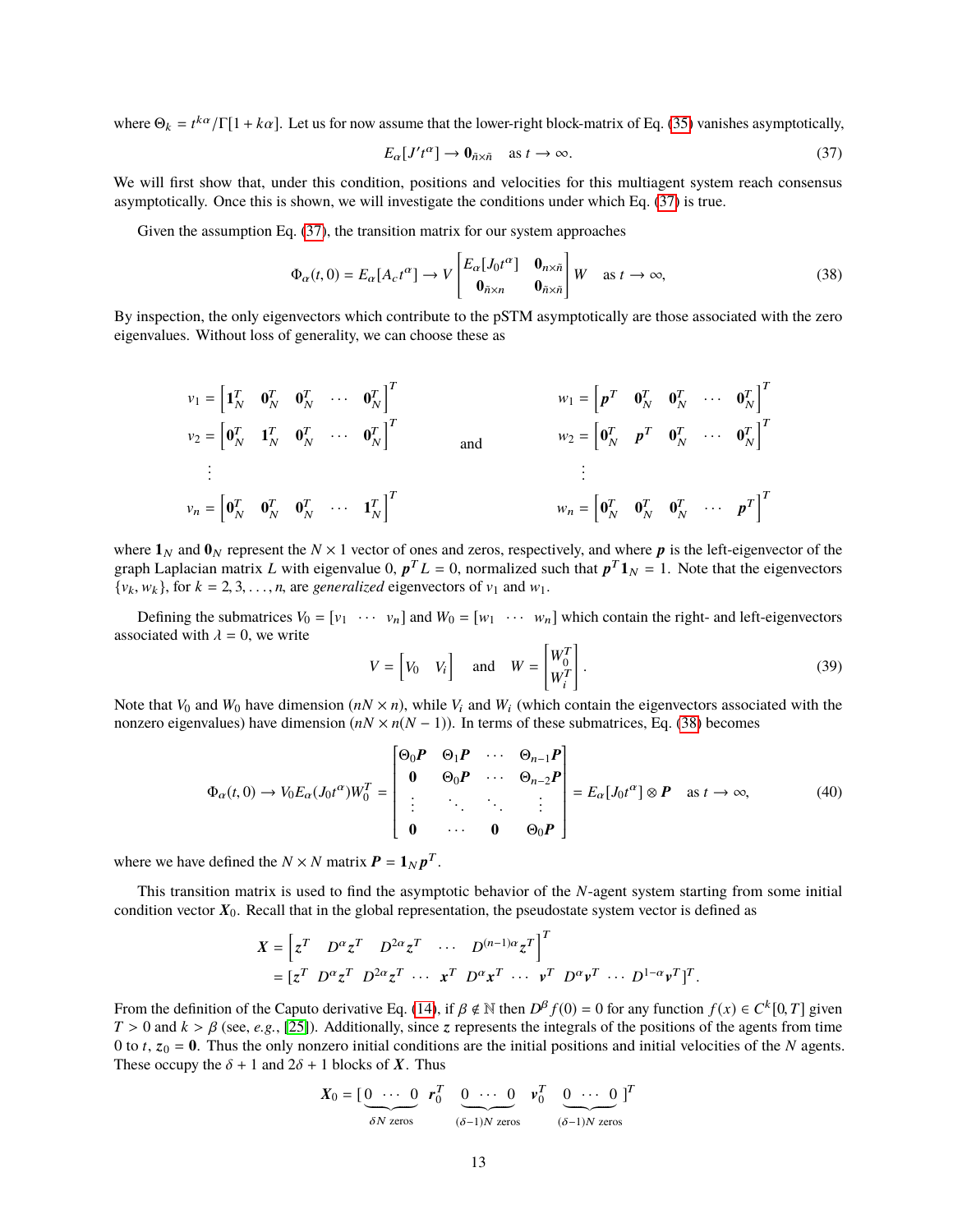Using the asymptotic pSTM of Eq. [\(40\)](#page-12-2) we find that the *N*-agent system asymptotically approaches

$$
X(t) = \Phi_{\alpha}(t,0)X_0 = \begin{bmatrix} P\tilde{\Theta}_{\delta}r_0 + P\tilde{\Theta}_{2\delta}\nu_0 \\ P\tilde{\Theta}_{\delta-1}r_0 + P\tilde{\Theta}_{2\delta-1}\nu_0 \\ \vdots \\ \Phi_N \end{bmatrix} \text{ as } t \to \infty
$$
 (41)

where for brevity we have introduced the notation  $\tilde{\Theta}_m$  which equals  $\Theta_m$  for  $m \ge 0$  and 0 for  $m < 0$ . The components of  $\mathbf{Y}(t)$  corresponding to position and velocity are given by  $X(t)$  corresponding to position and velocity are given by

<span id="page-13-3"></span>
$$
\mathbf{r}(t) = \mathbf{P}\mathbf{r}_0 + \mathbf{P}\Theta_\delta \mathbf{v}_0
$$
  
\n
$$
\mathbf{v}(t) = \mathbf{P}\mathbf{v}_0
$$
 as  $t \to \infty$  (42)

Since  $P = 1_N p^T$  and  $\Theta_{\delta} = t$ , these asymptotic positions and velocities are

<span id="page-13-4"></span>
$$
\mathbf{r}(t) = \bar{r}\mathbf{1}_N + \bar{v}\mathbf{1}_N t
$$
\n
$$
\mathbf{v}(t) = \bar{v}\mathbf{1}_N
$$
\n
$$
(43)
$$

where  $\bar{r} = p^T r_0$  represents a weighted average of the initial positions and  $\bar{v} = p^T v_0$  represents a weighted average of initial velocities. The weighting is given by the components of p, the left-eigenvector of L associated with  $\mu_1 = 0$ ; this weighting therefore depends on the communication topology. For complete graphs,  $p = (1/N)1_N$ , so that  $\bar{r}$  and  $\bar{v}$  are simply the mean values of the initial positions and velocities, respectively. We therefore see that, as long as  $E_{\alpha}[J't^{\alpha}] \to 0$  as  $t \to 0$  (as assumed in Eq. [\(38\)](#page-12-1)), the multiagent system under PID<sup> $\alpha$ </sup> consensus control comes to exact consensus in position and velocity asymptotically.

Returning now to the assumption of Eq. [\(37\)](#page-12-0), let us first consider the case of simple non-zero eigenvalues, so that  $J' = \text{diag}(\lambda_{n+1}, \lambda_{n+2}, \dots, \lambda_{nN})$ . In this case,

<span id="page-13-0"></span>
$$
E_{\alpha}[J't^{\alpha}] = \text{diag}(E_{\alpha}(\lambda_{n+1}t^{\alpha}), E_{\alpha}(\lambda_{n+1}t^{\alpha}), \dots, E_{\alpha}(\lambda_{nN}t^{\alpha}))
$$
\n(44)

Since the ML function can be expanded asymptotically to give

$$
E_{\alpha}(z) \to \frac{1}{\alpha} \exp(z^{1/\alpha}), \text{ as } |z| \to \infty
$$

(see, *e.g.*, Theorem 3.1 of [\[22\]](#page-22-12)), the diagonal elements of Eq. [\(44\)](#page-13-0) approach

<span id="page-13-1"></span>
$$
E_{\alpha}(\lambda_i t^{\alpha}) \to \frac{1}{\alpha} \exp\left(\lambda_i^{1/\alpha} t\right), \quad \text{as } t \to \infty \tag{45}
$$

This vanishes asymptotically when the real part of  $\lambda_i^{1/\alpha}$  is negative,

$$
\operatorname{Re}\left\{\lambda_i^{1/\alpha}\right\} = \operatorname{Re}\left\{\left[|\lambda_i| \exp\left(i \arg \lambda_i\right)\right]^{1/\alpha}\right\} = \operatorname{Re}\left\{|\lambda_i|^{1/\alpha} \exp\left(i \frac{\arg \lambda_i}{\alpha}\right)\right\} = |\lambda_i|^{1/\alpha} \cos\left(\frac{\arg \lambda_i}{\alpha}\right) < 0,
$$

giving the argument condition on the non-zero eigenvalues as

<span id="page-13-2"></span>
$$
|\arg \lambda_i| > \alpha \frac{\pi}{2}, \qquad i = n+1, n+2, \dots nN \tag{46}
$$

This condition is a particular instance of Matignon's theorem [\[14\]](#page-21-12).

If one or more of the non-zero eigenvalues are degenerate, then *J'* will then contain Jordan blocks corresponding to these degenerate eigenvalues. The matrix ML function of a Jordan block corresponding to a degenerate eigenvalue  $\lambda_d$ has elements built from  $E_{\alpha}(\lambda_d t^{\alpha})$  and its integer-order derivatives  $\frac{d^m}{dt^m}E_{\alpha}(\lambda_d t^{\alpha})$ . From Eq. [\(45\)](#page-13-1), if  $E_{\alpha}(\lambda_d t^{\alpha})$  vanishes asymptotically, so does its derivative. Therefore,  $E_{\alpha}[J't^{\alpha}]$  will vanish asymptotically if the non-zero eigenvalues satisfy<br>Eq. (46) regardless of their geometric multiplicity. Eq. [\(46\)](#page-13-2), regardless of their geometric multiplicity.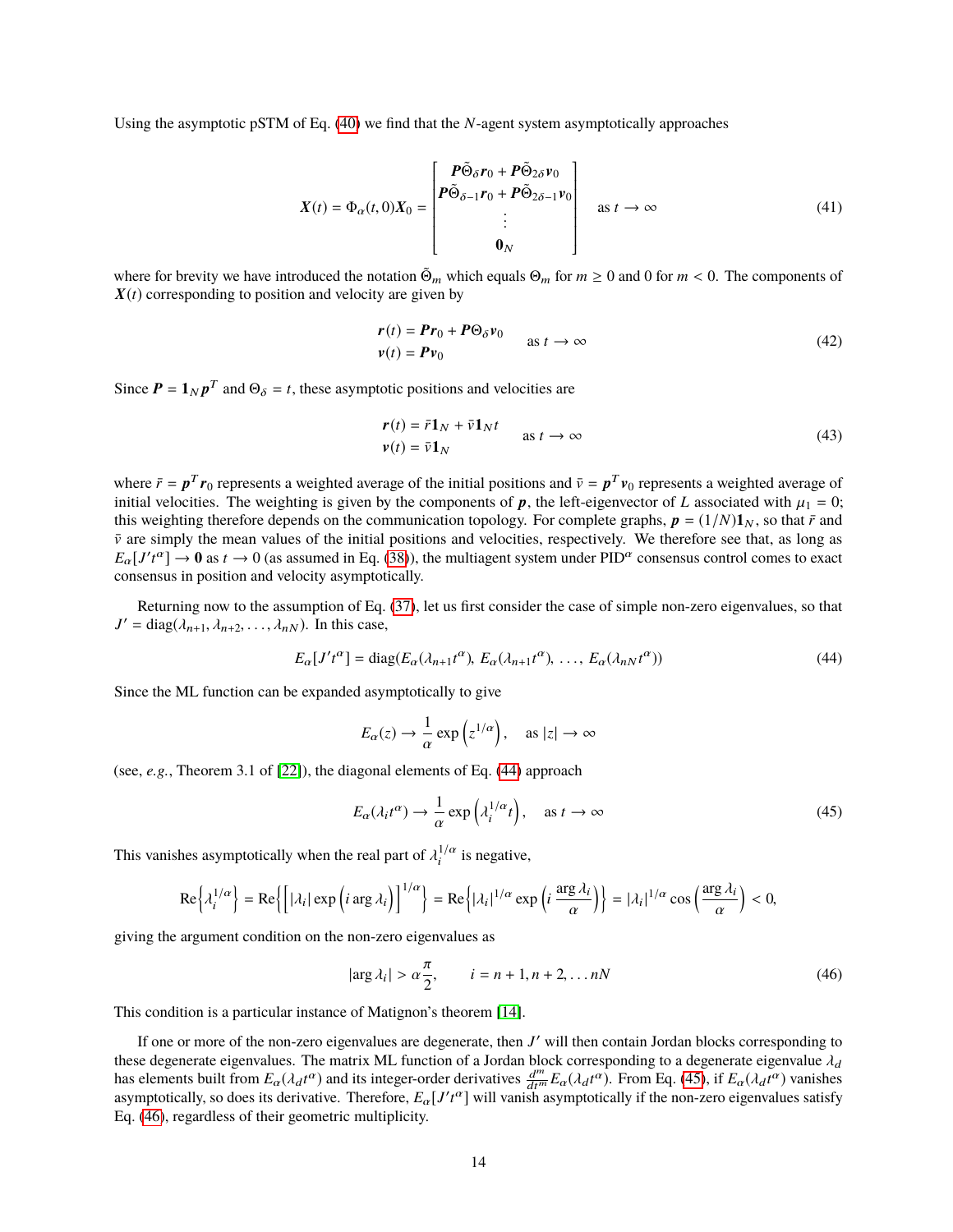Let us review what we have just shown in the preceding argument. We had assumed that the communication topology possessed a spanning tree, which implied that the graph Laplacian had a simple zero eigenvalue. We then showed that the closed-loop system of double-integrators under fractional  $PID^{\alpha}$  consensus control — which was expressed in a pseudostate-space form having fractional order  $\alpha = 1/\delta$  and dimension  $nN = 3\delta N$ — then possessed exactly *n* zero-eigenvalues ( $\lambda_i = 0$ ,  $i = 1, \ldots, n$ ) of geometric multiplicity 1, and  $n(N - 1)$  potentially non-zero eigenvalues  $(\lambda_i, i = n + 1, \dots, n)$ . Under the condition that the latter set of eigenvalues were in fact non-zero and satisfied large  $\lambda_i \ge \alpha \pi/2$  we then showed that the system asymptotically reaches consensus, with positions and veloci  $|\arg \lambda_i| > \alpha \pi/2$ , we then showed that the system asymptotically reaches consensus, with positions and velocities given<br>by Eq. (42). Moreover, the speed at which consensus is reached is dependent on the vanishing of E [  $I'/$ by Eq. [\(42\)](#page-13-3). Moreover, the speed at which consensus is reached is dependent on the vanishing of  $E_{\alpha}[J't^{\alpha}]$  in the lower right block of the model form of the pSTM. Eq. (35), and this block vanishes as lower-right block of the modal form of the pSTM, Eq.[\(35\)](#page-11-0), and this block vanishes as

$$
E_{\alpha}(-\rho t^{\alpha}).\tag{47}
$$

We have therefore shown that, under the conditions stated above, the system is asymptotically stable in the Mittag-Leffler sense [\[24\]](#page-22-8).

## **C. Stability Conditions on Gains — Fully-Connected Fractional-Order PID**<sup>α</sup>

The PID $\alpha$  consensus control protocol in commensurate form is given in Eq. [\(29\)](#page-9-2), and repeated here for convenience:

$$
u_i = \sum_{j=1}^{N} a_{ij} \left( k_I(\xi_j - \xi_i) + k_P D^{\delta \alpha}(\xi_j - \xi_i) + k_D D^{q\alpha}(\xi_j - \xi_i) \right),
$$

with  $\delta, q \in \mathbb{N}$  and with  $\delta < q < 2\delta$ . The pseudostate equations Eqs. [\(23\)](#page-8-0) and [\(24\)](#page-8-1) are therefore of dimension  $nN = 3\delta N$ , and  $K_n$  is an *n*-dimensional row matrix with  $k_I$  in the first position,  $k_P$  in the ( $\delta + 1$ ) position,  $k_D$  in the ( $q + 1$ ) position, and zeros elsewhere and zeros elsewhere.

Let us now assume that the communication topology is fully connected, so that the eigenvalues of the graph Laplacian are given by Eq. [\(12\)](#page-4-2). In this case, the characteristic equation of the closed-loop system is given by

$$
0 = \lambda^n \det(\lambda I_n - A_n + N B_n K_n)^{N-1}
$$
\n(48)

$$
= \lambda^n (\lambda^n + Nk_D \lambda^q + Nk_P \lambda^{\delta} + Nk_I)^{N-1}
$$
\n(49)

so that the closed-loop system has *n* zero-eigenvalues, and *n* non-zero eigenvalues each with (*N* −1)-fold degeneracy. We can now find the regions in the  $\{k_P, k_I, k_D\}$ -space which correspond to systems which reach consensus asymptotically.

As we have shown, the closed-loop system will be asymptotically stable if  $|\arg(\lambda_i)| > \frac{\alpha \pi}{2}$  for  $i = n + 1, \dots, nN$ . We therefore trees the stability region in  $\{k, k\}$  areas by setting  $\lambda = \cos(\alpha \pi/2)$ . The eigenvalues which can therefore trace the stability region in  $\{k_I, k_D, k_P\}$ -space by setting  $\lambda = \rho e^{i\alpha \pi/2}$ . The eigenvalues which must satisfy the stability requirement are found from the stability requirement are found from

$$
0 = \lambda^n + Nk_D \lambda^q + Nk_P \lambda^{\delta} + Nk_I
$$
\n<sup>(50)</sup>

$$
= \rho^{n} \exp(i\frac{n\alpha\pi}{2}) + Nk_{D}\rho^{q} \exp(i\frac{q\alpha\pi}{2}) + Nk_{P}\rho^{\delta} \exp(i\frac{\delta\alpha\pi}{2}) + Nk_{I}.
$$
 (51)

Since  $n = 3\delta$  and  $\delta = 1/\alpha$ , this becomes

$$
0 = \rho^n \exp(i\frac{3\pi}{2}) + Nk_D \rho^q \exp(i\frac{q\alpha\pi}{2}) + Nk_P \rho^\delta \exp(i\frac{\pi}{2}) + Nk_I
$$
\n(52)

$$
= -i \rho^{n} + Nk_D \rho^{q} \exp(i\frac{q\alpha\pi}{2}) + i Nk_P \rho^{\delta} + Nk_I.
$$
 (53)

Demanding that both real and imaginary parts must separately satisfy this equation gives

<span id="page-14-0"></span>
$$
k_D \rho^q \cos\left(\frac{q\alpha \pi}{2}\right) + k_I = 0 \tag{54a}
$$

$$
Nk_P \rho^{\delta} - \rho^n + Nk_D \rho^q \sin\left(\frac{q\alpha \pi}{2}\right) = 0.
$$
 (54b)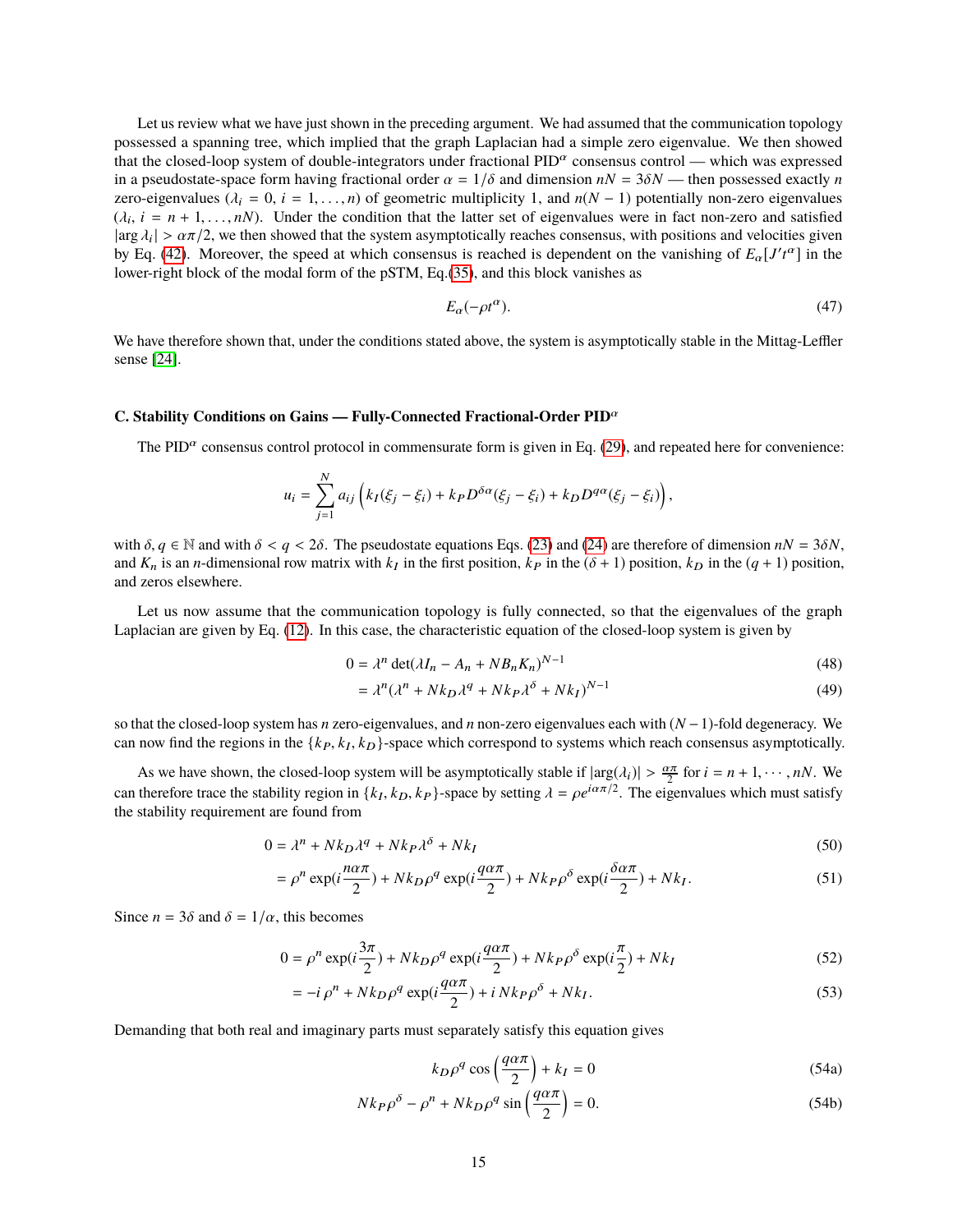Eliminating  $\rho$  using Eq. [\(54a\)](#page-14-0) provides the following condition for an eigenvalue on the boundary of the stability region:

$$
Nk_P \left(\frac{-k_I}{k_D \cos\left(\frac{q\alpha\pi}{2}\right)}\right)^{\frac{\delta}{q}} - \left(\frac{-k_I}{k_D \cos\left(\frac{q\alpha\pi}{2}\right)}\right)^{\frac{3\delta}{q}} - Nk_I \tan\left(\frac{q\alpha\pi}{2}\right) = 0.
$$
 (55)

In other words, this defines a hypersurface in  $\{k_P, k_I, k_D\}$ -space separating stable and unstable regions of parameter space. We therefore find that consensus will be reached asymptotically if space. We therefore find that consensus will be reached asymptotically if

<span id="page-15-0"></span>
$$
k_P > k_I \tan\left(\frac{q\alpha\pi}{2}\right) \left(\frac{-k_I}{k_D \cos\left(\frac{q\alpha\pi}{2}\right)}\right)^{-\frac{1}{q\alpha}} + \frac{1}{N} \left(\frac{-k_I}{k_D \cos\left(\frac{q\alpha\pi}{2}\right)}\right)^{\frac{2}{q\alpha}}.
$$
 (56)

We note that for standard integer-order PID control in this pseudostate form,  $q = 2\delta = 2/\alpha$ , and Eq. [\(56\)](#page-15-0) reduces to

$$
k_P > \frac{k_I}{Nk_D} \tag{57}
$$

which is exactly what we found in at the end of Section [II.A.](#page-2-2)

To illustrate these stability conditions on the system gains, we will simulate a 3-agent fully-connected system with  $\alpha_D = 0.5$ . This corresponds to a system with commensurate fractional order  $\alpha = 0.5$  and thus  $n = 3/\alpha = 6$  pseudostate components per agent. As the system is fully connected, the closed-loop system matrix  $A_c$  has 6 zero-eigenvalues and 6 non-zero eigenvalues each with degeneracy 2 (*i.e.*, a total of 12 nonzero eigenvalues). If we choose  $k<sub>I</sub> = 2$  and  $k_D = 1$ , we find from Eq. [\(56\)](#page-15-0) that the system should be asymptotically stable if  $k_P > 1/3$ . In Fig. [3](#page-16-0) we show three choices of  $kp$  which correspond to asymptotically stable behavior  $(k_P = 1)$ , marginally stable behavior  $(k_P = 1/3)$ , and unstable behavior ( $k_P = 0.1$ ). We also show the eigenvalues of the system matrix  $A_c$  in all three cases. We see that stable behavior indeed corresponds the case  $k_P = 1$  where the non-zero eigenvalues of  $A_c$  satisfy  $|\arg \lambda_i| > \alpha \pi/2$ , and unstable behavior corresponds to  $k_P = 0.1$  where this eigenvalue condition is violated unstable behavior corresponds to  $k_P = 0.1$  where this eigenvalue condition is violated.

## **V. Numerical Simulations**

In this section we will report numerical simulation results of multiagent second-order systems under fractional control protocols of the form in Eq. [\(29\)](#page-9-2). We first describe how these numerical results are generated using the fractional Chebyshev collocation method. We will then illustrate how the extra degree of freedom available from the fractional order  $\alpha_D$  can generally lead to better controller performance by simulating the evolution of three benchmark systems and varying  $\alpha_D$ . Lastly, we will show that the optimal choice of gains using the fractional PID<sup> $\alpha$ </sup> controller outperforms the optimal choice of gains using the integer-order controller for the fully connected system, providing a concrete illustration of the advantages of fractional order controllers.

### **A. Fractional Chebyshev Collocation Method**

Since we will be surveying over large swaths of parameter space in order to compare integer- and fractional-order controllers, we require an efficient method of numerical solution for fractional differential equations. We will utilize the fractional Chebychev collocation (FCC) method developed in [\[28–](#page-22-13)[30\]](#page-22-14), outlined as follows.

Consider the fractional-order system

<span id="page-15-1"></span>
$$
D^{\alpha}[\mathbf{x}(t)] = A \mathbf{x}(t) + B \mathbf{u}(t), \quad \mathbf{x}_0 = [x_1(0) \cdots x_n(0)]^T
$$
 (58)

where  $\mathbf{x}(t) = [x_1(t), \dots, x_n(t)]^T$ ,  $\mathbf{u}(t) \in \mathbb{R}^m$ , *A* and *B* are  $n \times n$  and  $n \times m$  matrices, respectively,  $0 < \alpha \le 1$ , and  $D^{\alpha}[\mathbf{v}(t)]$  represent the *n*-dimensional fractional derivatives of the state and are de  $D^{\alpha}$ [**x**(*t*)] represent the *n*-dimensional fractional derivatives of the state and are defined as

$$
D_t^{\alpha}[\mathbf{x}(t)] \equiv \begin{bmatrix} D_t^{\alpha}[x_1(t)] & D_t^{\alpha}[x_2(t)] & \cdots & D_t^{\alpha}[x_n(t)] \end{bmatrix}^T
$$
 (59)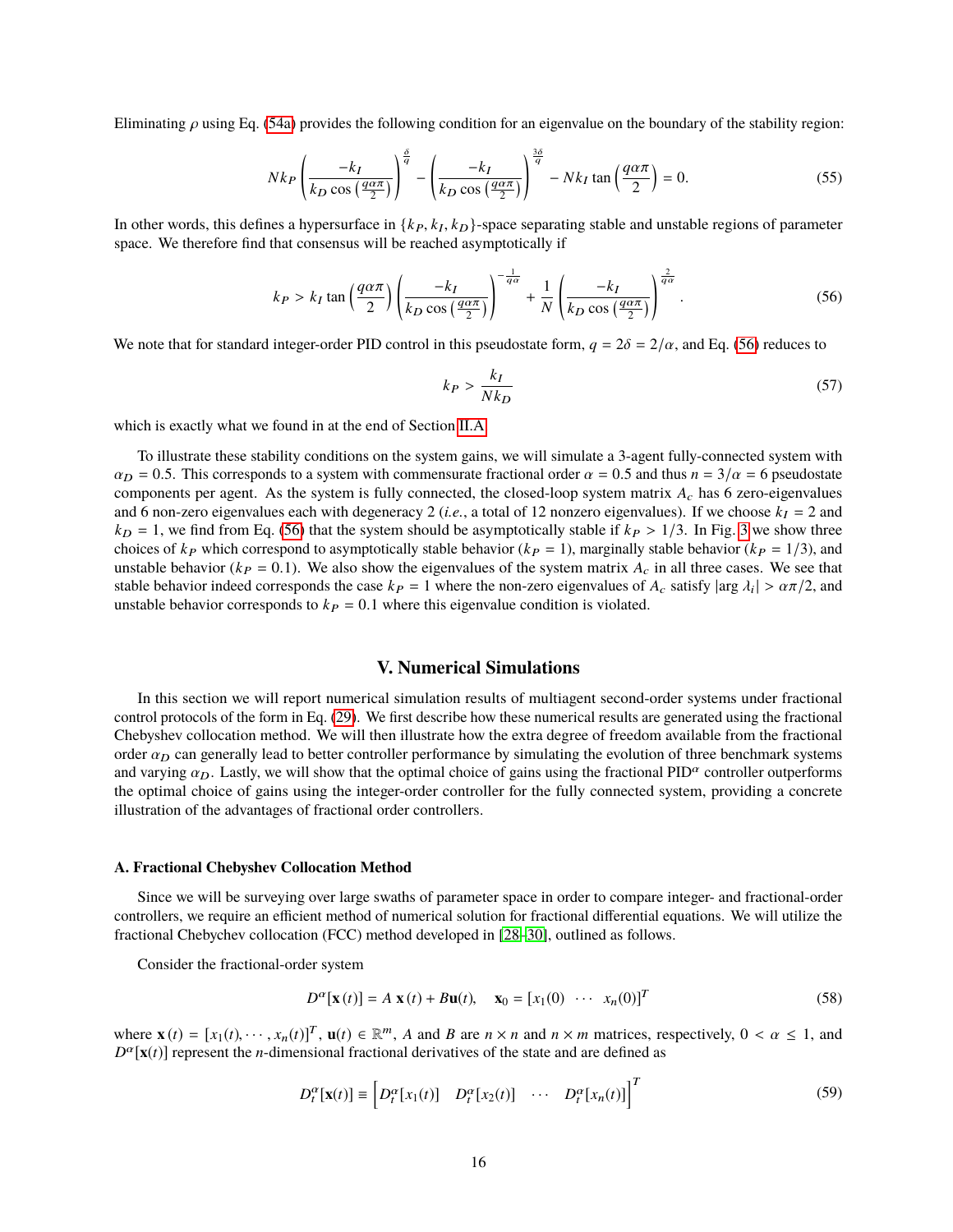<span id="page-16-0"></span>

**Fig. 3 Illustrating the stability conditions on gains for a fully-connected system under fractional PID**<sup>α</sup> **control.** For this 3-agent system, we have taken derivative order  $\alpha_D = 0.5$  and chosen  $k_I = 2$  and  $K_D = 1$ . Using Eq. [\(56\)](#page-15-0), we find that the system will be stable for  $k_P > 0.33$ . We show choices of  $k_P$  at, above, and below this stability **limit. In the right panels we show the location of the eigenvalues of the system matrix** *A*<sup>c</sup> **corresponding to** these choices of  $k_P$ . These plots agree with our result that the system is asymptotically stable if the non-zero **eigenvalues of**  $A_C$  **satisfy**  $|\arg \lambda_i| > \alpha \frac{\pi}{2}$ .

We want to discretize the solution of the system [\(58\)](#page-15-1) at the Chebyshev-Gauss-Lobatto points  $\mathbf{t}_d = [t_0, t_1, \ldots, t_{N-1}]$  $[\tau]^T$  as the extrema of the Chebyshev polynomial  $T_N(x)$  where

$$
t_k = \cos\left(\frac{k\pi}{N-1}\right), \quad k = 0, 1, ..., N-1,
$$
\n(60)

and the  $n^{\text{th}}$ -degree Chebyshev polynomial of the first kind  $T_n(t)$  is defined by the recurrence relation

$$
T_n(t) = 2tT_{n-1}(t) - T_{n-2}(t), \quad n = 2, 3, \cdots,
$$
\n(61)

where  $T_0(t) = 1$  and  $T_1(t) = t$ .

For this purpose, we use the FCC framework [\[28\]](#page-22-13): Let the discretized matrix of any  $n \times m$  matrix P at the collocation points  $t_d$  be defined as

<span id="page-16-1"></span>
$$
\bar{P}_d := P \otimes \bar{I}_N,\tag{62}
$$

where  $\bar{I}_N$  is defined as a modified  $N \times N$  identity matrix whose first row is replaced by a zero row of the same size.

Similarly, for an  $n \times 1$  constant vector  $\mathbf{v} = [v_1, v_2, \dots, v_n]^T$  and an  $n \times 1$  vector function  $\mathbf{u}(t) = [u_1(t), u_2(t), \dots, u_n(t)]^T$ ,  ${\bf \{v\}}_d$  and  ${\bf [u]}_d$  are defined as

<span id="page-16-2"></span>
$$
\{\mathbf{v}\}_d: = \mathbf{v} \otimes \mathbf{\bar{I}},\tag{63a}
$$

$$
[\mathbf{u}]_d: = [u_1(\mathbf{t}_d^T) \quad u_2(\mathbf{t}_d^T) \quad \cdots \quad u_n(\mathbf{t}_d^T)]^T,
$$
\n(63b)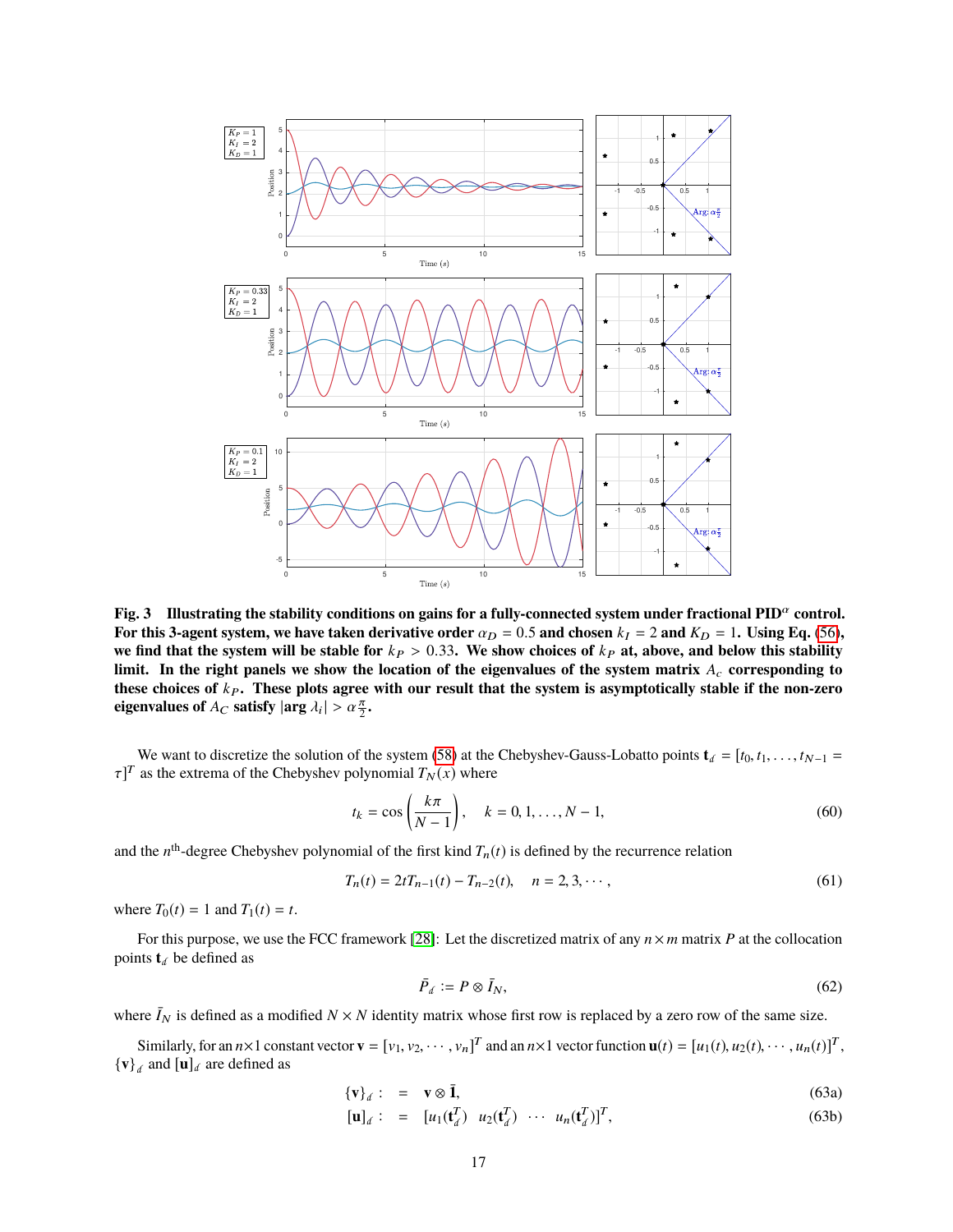where  $\bar{1}$  is an  $N \times 1$  column vector whose elements are all zeros expect the last element which is one.

The left-sided fractional Chebyshev differentiation matrix denoted by  $\mathbb{D}_{N+1}^{\alpha}$  is a linear map that maps the discretized function  $\mathbf{x}_d$  at the Chebyshev-Gauss-Lobatto points  $\mathbf{t}_d = [t_0 = a, t_1, \dots, t_{N-1}, t_N = b]$  onto the discretized value of  $D^{\alpha}[x(t)]$  at those points

$$
\mathbb{D}_{N+1}^{\alpha} \mathbf{x}_d = \left[ [D^{\alpha} [x(t)]]_{t=a}, [D_t^{\alpha} [x(t)]]_{t=t_1}, \cdots, [D^{\alpha} [x(t)]]_{t=b} \right].
$$

The left-sided fractional Chebyshev differentiation matrix has been obtained in [\[29,](#page-22-15) [30\]](#page-22-14).

Let  $\mathbf{x}_{d,\tau}^T$ ,  $i = 1, 2, \dots, n$ , denote discretized  $x_i(t)$  at collocation points  $\mathbf{t}_d$  such that  $\mathbf{x}_{d,\tau} = [\mathbf{x}_{d,1,\tau}^T, \dots, \mathbf{x}_{d,n,\tau}^T]^T$ . Then, discretized solution of the system Eq. (58) is obtained by a discre the discretized solution of the system Eq. [\(58\)](#page-15-1) is obtained by a discretized state transition matrix  $T_{d,\tau}$  as [\[28\]](#page-22-13)

$$
\mathbf{x}_{d,\tau} = T_{d,\tau} \left( \{ \mathbf{x}_0 \}_d + \bar{B}_d \left[ \mathbf{u} \right]_d \right), \quad t_0 \le t \le \tau,
$$
\n
$$
(64)
$$

where

<span id="page-17-0"></span>
$$
T_{d,\tau} = (I_n \otimes \bar{I}_N \mathrm{D}_N^{\alpha} - \bar{A}_d)^{-1},
$$

where  $\bar{A}_d$  and  $\bar{B}_d$  are the discretized matrices of *A* and *B* obtained by Eq. [\(62\)](#page-16-1),  $\{x_0\}_d$  is the discretized vector of  $x_0$ obtained by Eq. [\(63a\)](#page-16-2), and  $[\mathbf{u}]_d$  is the discretized vector of  $\mathbf{u}(t)$  obtained by Eq. [\(63b\)](#page-16-2).

## **B. Performance Comparisons Between Fractional and Integer-Order Controllers**

We will now report the results of a survey over a subset of the parameter space which will illustrate the advantages of fractional PID $\alpha$  controllers. The communication topology of three benchmark multiagent systems we will consider here are illustrated below.



System A represents a fully connected communication topology, System B represents a leader-follower type communication topology, and System C represents a cyclical communication topology. The graph Laplacian matrices for these three systems are given by

$$
L_{A} = \begin{bmatrix} 4 & -1 & -1 & -1 & -1 \\ -1 & 4 & -1 & -1 & -1 \\ -1 & -1 & 4 & -1 & -1 \\ -1 & -1 & -1 & -1 & 4 \end{bmatrix}, \qquad L_{B} = \begin{bmatrix} 0 & 0 & 0 & 0 & 0 \\ -1 & 1 & 0 & 0 & 0 \\ -1 & 0 & 1 & 0 & 0 \\ 0 & -1 & 0 & 1 & 0 \\ 0 & 0 & -1 & 0 & 1 \end{bmatrix}, \qquad L_{C} = \begin{bmatrix} 1 & 0 & -1 & 0 & 0 \\ -1 & 1 & 0 & 0 & 0 \\ 0 & 0 & 1 & 0 & -1 \\ 0 & -1 & 0 & 1 & 0 \\ 0 & 0 & 0 & -1 & 1 \end{bmatrix}.
$$
 (65)

Note that eigenvalues for  $L_A$  are given as in Eq. [\(12\)](#page-4-2), nonzero eigenvalues of  $L_B$  are equal to unity, and nonzero eigenvalues for  $L<sub>C</sub>$  are complex.

Each of the five agents are assumed to have a mass of 1 kg, are initialized at rest at the positions  $r_0 = [1 \ 2 \ 4 \ 7 \ 9]^T$ (meters), and are controlled by the protocol of Eq. [\(29\)](#page-9-2). We will set  $k_P = 1$  universally, and survey over the remaining free parameters of the controller,  $\{k_I, k_D, \alpha_D\}$ . The consensus values in position  $\vec{r}$  are found from the left-eigenvector  $\vec{r}$  of the respective Laplacian matrices corresponding to the zero eigenvalue  $\vec{r} = \vec{n$ p of the respective Laplacian matrices corresponding to the zero eigenvalue,  $\bar{r} = p^T r_0$ , as discussed below Eq. [\(43\)](#page-13-4). For these three systems the consensus values are  $\bar{r}_A = 4.6$  m,  $\bar{r}_B = 1.0$  m,  $\bar{r}_C = 4.6$  m. All numerical results were generated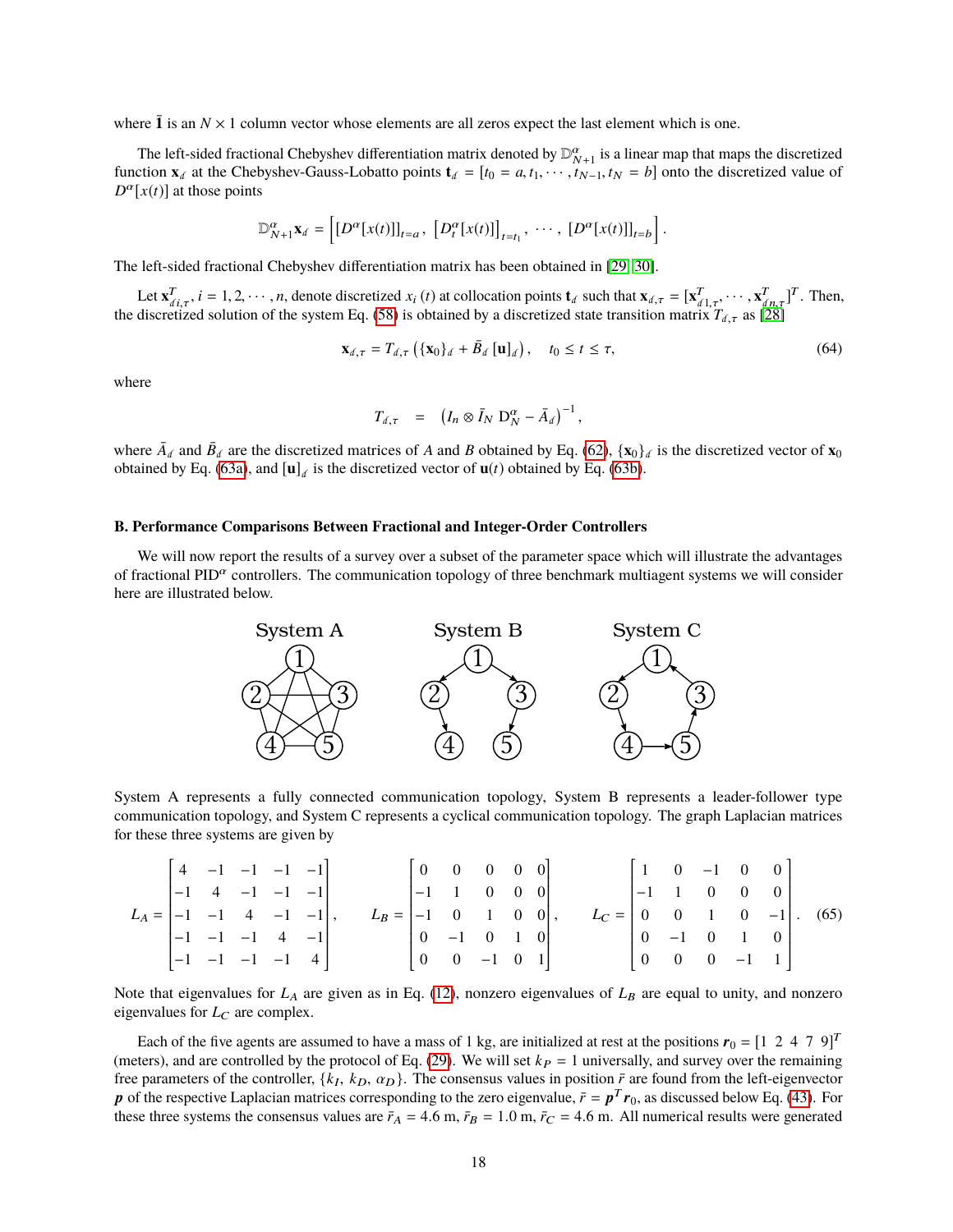using the FCC method outlined above and implemented in Matlab; results were selectively cross-checked against results obtained from the PECE method [\[31\]](#page-22-16), showing good agreement.

We first survey over  $\alpha_D = [0, 1]$  given  $k_I = 1$  and  $k_D$  chosen such that the integer-order PID control gives stable behavior. For each point in this survey we compute settling time  $t_s$  and overshoot for the system. These performance specifications are determined as follows:

- **Settling time:** First we determine the average distance of the initial positions from the consensus value. We then compute the time it takes for each agent to fall and remain within 15% of this average initial distance. The agent which takes the longest to reach and remain within this window defines the settling time for the system.
- **Overshoot:** We first determine, when applicable, the time at which each agent crosses the consensus value. From this time forward, we determine the largest difference between the agent's position and the consensus value. Normalizing this difference to the initial difference between the position and the consensus value gives the percent overshoot for that agent. For over-damped systems for which the agent never crosses the consensus value, we set the overshoot for this agent to zero. The collective overshoot of the entire system is defined as the largest overshoot among all *N* agents.

The results of this survey are shown in Fig[.4.](#page-19-0) We plot both settling time and overshoot as a function of fractional order  $\alpha_D$  for each of the three systems. We also plot the trajectories of the five agents using the integer-order controller (red) and the fractional-order controller (blue), where in the latter case we have chosen an approximately optimal value from the survey over  $\alpha_D$ .

In all three cases we see that performance — in terms of both settling time *and* overshoot — is optimized by taking the derivative to non-integer order. For System A the optimal fractional order is found to be  $\alpha_D \approx 0.55$ , giving a reduction in settling time of 41% (from 5.76 s to 3.35 s) and reduction in overshoot by 75% (from 42% to 11%). For System B the optimal fractional order is taken to be  $\alpha_D \approx 0.6$  (though the optimal value depends on which performance specification we are interested in), giving a reduction in settling time of 75% (from  $\approx$  30 s to 7.17 s) and reduction in overshoot by 54% (from 83% to 38%). We notice that this system generally responds slower than the fully connected system, which is intuitively expected due to the fact that there are fewer edges in the communication topology. Finally, for System C the optimal fractional order is found to be  $\alpha_D \approx 0.75$ , giving a reduction in settling time of 50% (from 20.0 s to 10.1 s) and reduction in overshoot by  $46\%$  (from  $61\%$  to  $33\%$ ).

For a more robust comparison between the fractional  $PID^{\alpha}$  and integer-order PID controller, we perform a survey over three of the four free parameters in our controller design,  $\alpha_D$ ,  $k_I$ , and  $k_D$ , keeping proportional gain constant at  $k_D = 1$ . We have simulated System A over a (20  $\times$  20  $\times$  20)-dimensional grid in  $\{k_D, k_L, \alpha$  $k_P = 1$ . We have simulated System A over a  $(20 \times 20 \times 20)$ -dimensional grid in  $\{k_D, k_I, \alpha_D\}$  parameter space, using 20 different values of  $\alpha_D$  evenly spaced between 0 and 1. We can observe the effects of using fracti 20 different values of  $\alpha_D$  evenly spaced between 0 and 1. We can observe the effects of using fractional derivative control by plotting settling time for "slices" of  $\{k_I, k_D\}$  parameter space along different values of fractional order  $\alpha_D$ .<br>The slice at  $\alpha_D = 1$  represents the integer-order PID controller, and we find the optimal se The slice at  $\alpha_D = 1$  represents the integer-order PID controller, and we find the optimal settling time to be  $t_s = 1.067$  s at  $k_I = 0.05$  and  $k_D = 0.60$ . Allowing  $\alpha_D$  to vary, we find that we can reduce settling time for this system to a global minimum of  $t_s = 0.862$  s by taking  $\alpha_D = 0.75$ ,  $k_I = 0.25$ , and  $k_D = 0.60$ . This corresponds to a 19% reduction in settling time, which is a substantial improvement. We show the two relevant slices of parameter space as contour plots in Fig. [5.](#page-20-0)

We can also compare the fractional- and integer-order controllers with respect to combined performance specifications. One particularly useful combined measure for multivehicle control is the simultaneous optimization of settling time and integrated control effort (which in real-world systems would correspond to fuel cost). A straightforward measure of this combined performance is to compute the geometric mean of the two quantities,

<span id="page-18-0"></span>
$$
J = \sqrt{U \cdot t_s} \tag{66}
$$

where integrated control effort *U* is computed as

$$
U = \sum_{i=1}^{N} \int_0^T |u_i| dt.
$$

This cost function is computed at all points in our survey grid; for our simulations we have taken  $T = 30$  s. The relevant slices of parameter space for this survey are shown in Fig. [6.](#page-20-1)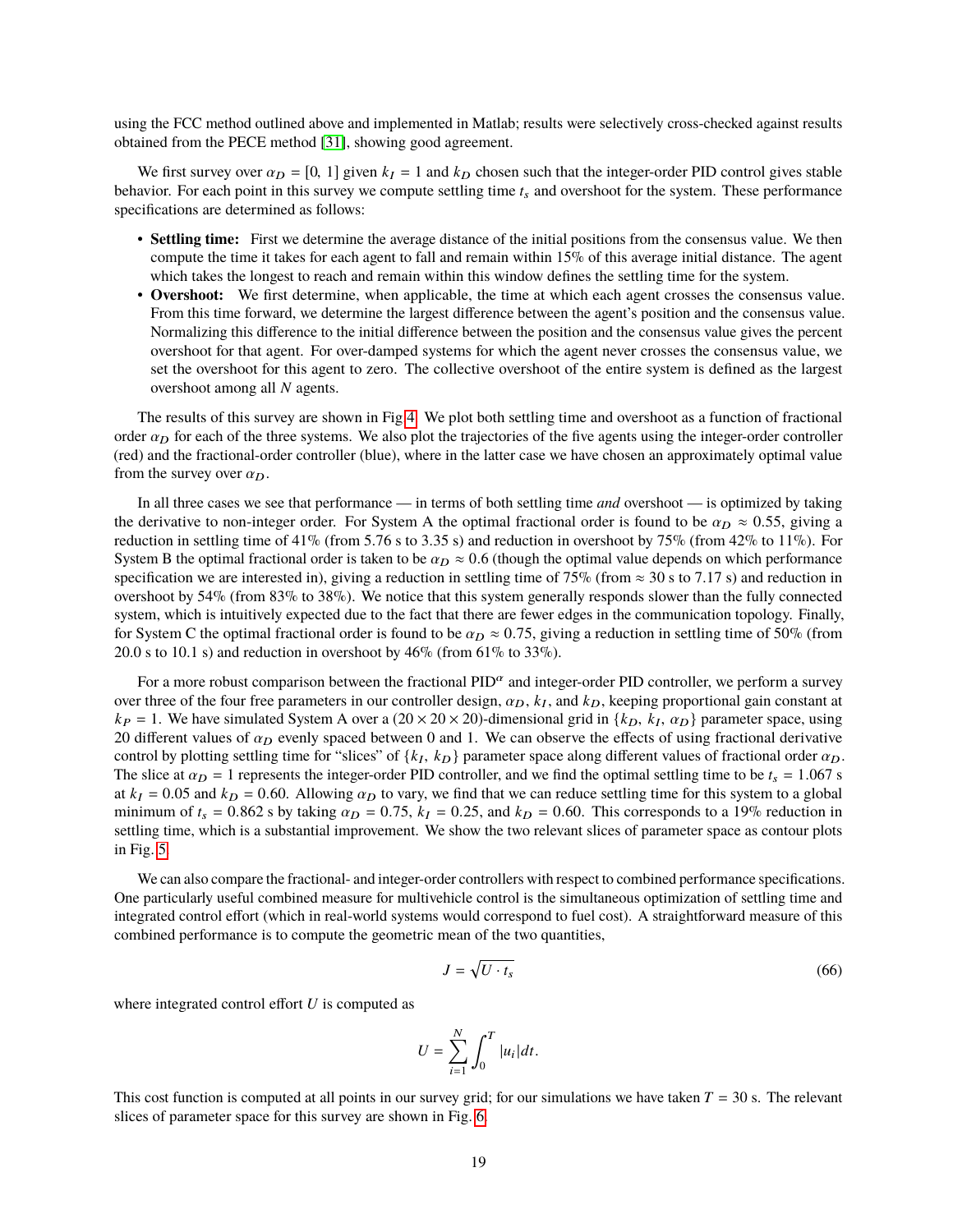<span id="page-19-0"></span>

**Fig. 4 Comparisons between integer- and fractional order consensus for the three systems in Eq.** [\(65\)](#page-17-0)**. In the left panels we show the system responce from an integer order PID controller in red and the response from a fractional order PID<sup>** $\alpha$ **</sup> controller (using the approximately optimal choice of**  $\alpha_D$ **) in blue. In the right panels we** show the settling time and overshoot for the system as a function of fractional derivative order  $\alpha_D$ .

For the integer-order controller, we find the optimal value to be  $J = 5.83$  (having units of  $\sqrt{m}$ ) at  $k_I = 0.05$  and  $-0.70$ . The global optimal value of *I* is again found for pop-integer order  $\alpha_{\rm D}$ . We find this  $k_D = 0.70$ . The global optimal value of *J* is again found for non-integer order  $\alpha_D$ . We find this global optimum to be  $J = 5.78$ , at  $\alpha = 0.90$ ,  $k_I = 0.20$  and  $k_D = 0.70$ . This corresponds to a slight reduction of 1%. Although the reduction is essentially negligible in this case, we take this as a proof of principle and note that cost function in Eq. [\(66\)](#page-18-0) was constructed in a somewhat ad-hoc manner in order to eliminate the differences in scale between settling time and integrated cost.

By inspection of the left-panels of both Figs. [4](#page-19-0) and [6](#page-20-1) (where fractional derivative control is used) we find that performance is sub-optimal when integer gain  $k_I$  is taken to zero. As alluded to in Section [II.B,](#page-5-2) the increase in settling time that is observed as  $k_I \to 0$  is caused by the "creeping" behavior illustrated in Fig. [2.](#page-6-1) Hence we see that integral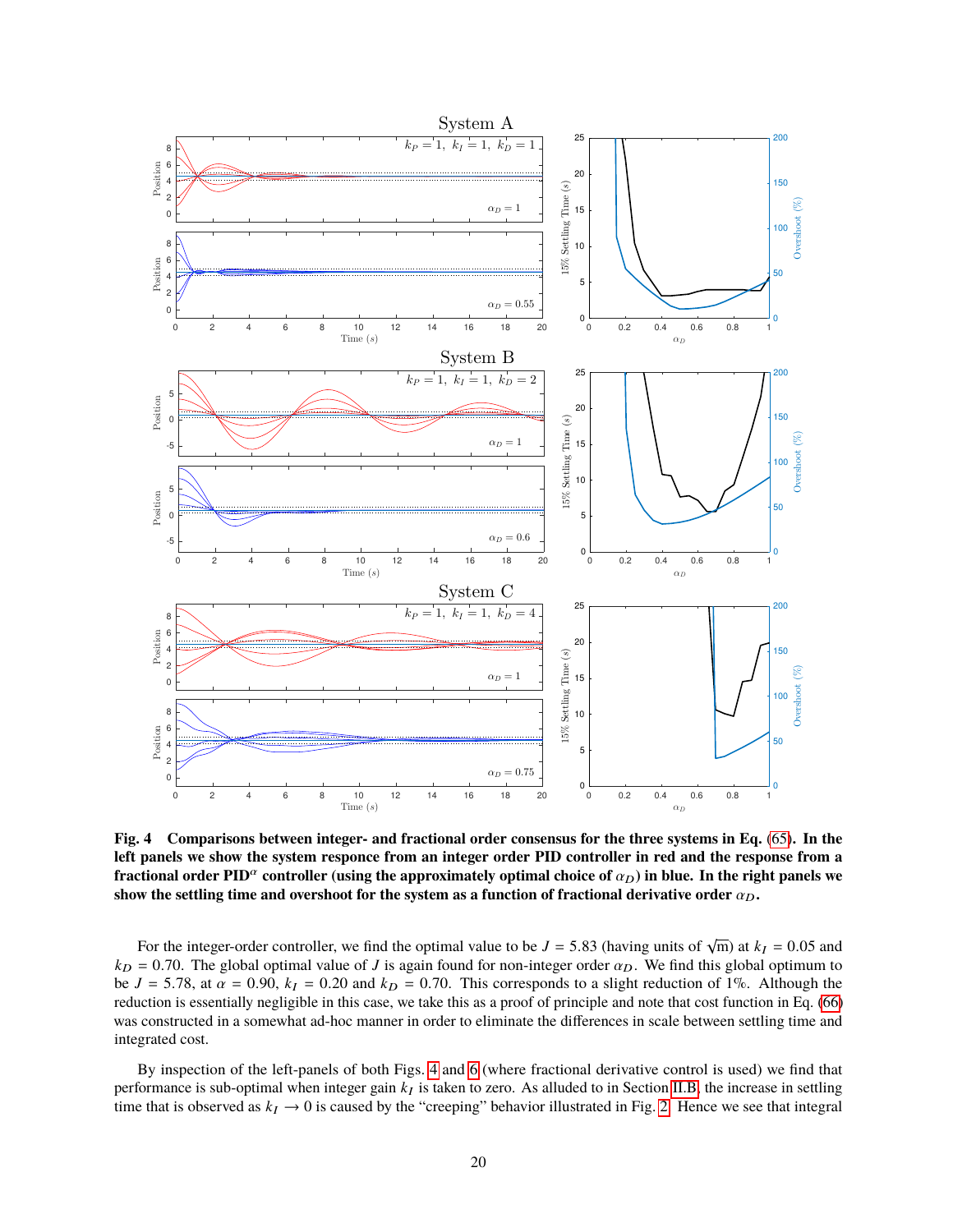<span id="page-20-0"></span>

**Fig. 5** Contours of settling time as a function of  $k_I$  and  $k_D$  for System A and taking  $k_P = 1$ . At left we show the **contours for the fractional PID<sup>** $\alpha$ **</sup>, taking**  $\alpha_D = 0.75$ , and at right we show the same results using integer order **controller.** After surveying over  $\alpha_D$ , we have found that the minimum settling time of  $t_s = 0.862$  s is acheived with a fractional controller using  $\alpha_D = 0.75$ ,  $k_D = 0.6$ , and  $k_I = 0.25$ ; this point is marked with a purple star. The minimum settling time for the integer-order controller is  $t_s = 1.067$  s.

<span id="page-20-1"></span>

**Fig. 6 Same as Fig. [5,](#page-20-0) but showing contours of the geometric mean of settling time and integrated control effort.** In this case we find the optimal value to be 5.78 using the fractional controller with  $\alpha_D = 0.90$ ,  $k_D = 0.7$ ,  $k_I = 0.2$ . The minimum value using the integer-order controller is 5.83.

control has the effect of mitigating this creeping behavior and bringing the system to consensus more rapidly. On the other hand, for integer-order control (right panels of Figs. [4](#page-19-0) and [6\)](#page-20-1) we find that optimal behavior (for these performance specifications) is achieved for  $k_I \approx 0$ . Nevertheless, integral control can have utility in integer-order controllers in cases where one needs more freedom in shaping the system's response, or when mitigation of steady-state error is required.

The above simulation results provide a concrete demonstration of the benefits of using fractional  $PID^{\alpha}$  consensus controllers for second-order multiagent systems. We note here that similar simulations have been performed for non-zero initial velocities, and similar results were obtained.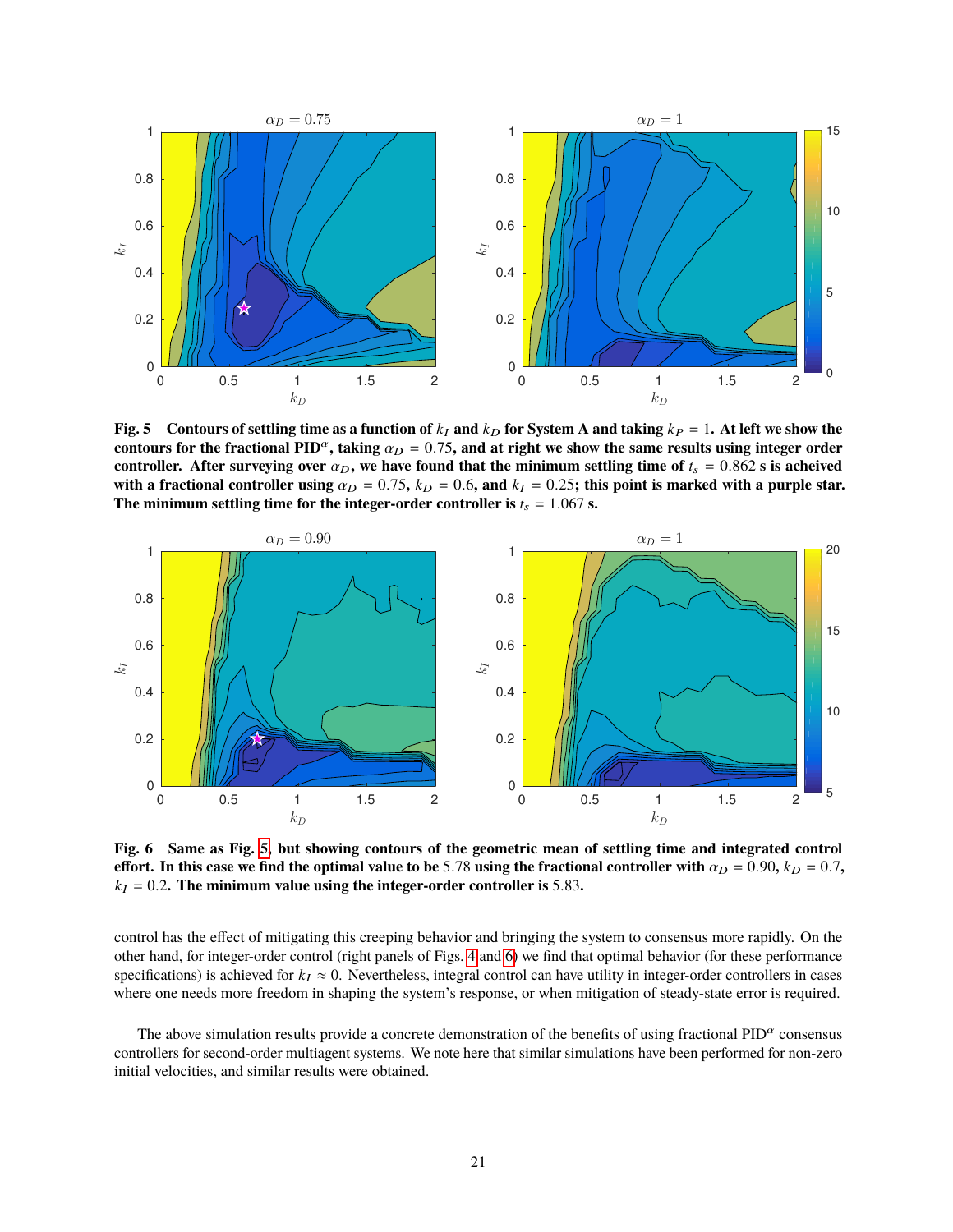## **VI. Conclusions**

The automated control of multivehicle systems is a topic which has gained a considerable amount of interest in recent years. In this work, we have presented a number of novel results relevant to this field. As our primary contribution, we have formulated a fractional  $PID^{\alpha}$ -type consensus controller, generalizing the standard PD-type controllers typically utilized for second-order multiagent systems. This controller incorporates a derivative term whose order can be tuned between 0 and 1; this fractional derivative term thus serves as an extra "knob" that one can tune, allowing more freedom in how one can shape the response of the system. It was proved that, under the condition that all non-zero eigenvalues of the pseudostate system matrix satisfy  $|\arg \lambda_i| > \alpha \pi/2$ , the controller drives the multiagent system to consensus asymptotically. This condition on the non-zero eigenvalues was then related to the free parameters of the asymptotically. This condition on the non-zero eigenvalues was then related to the free parameters of the controller,  $\{a_D, k_P, k_I, k_D\}$ , and stability conditions on the gains were obtained for both integer-order and, in the case of fully connected topologies, fractional-order PID consensus controllers. As a corollary to this latter resul connected topologies, fractional-order PID consensus controllers. As a corollary to this latter result, we find that a fully-connected second-order multiagent system under standard, integer-order PID control will be stable if  $k_I < N k_P k_D$ , where *N* is the number of agents in the system.

We have also demonstrated the efficacy of the  $PID^{\alpha}$  consensus controller numerically by simulating the behavior of several benchmark 5-agent systems. For a 5-agent system with fully-connected communication topology, we have shown that the fractional PID $\alpha$  outperforms the optimal integer-order PID controller (in terms of a few important performance specifications) by surveying over the controller parameter space.

## **References**

- <span id="page-21-0"></span>[1] Ren, W., Beard, R. W., and Atkins, E. M., "Information Consensus in Multivehicle Cooperative Control," *IEEE Control Systems*, Vol. 27, No. 2, 2007, pp. 71–82. doi: 10.1109/MCS.2007.338264
- <span id="page-21-5"></span>[2] Fax, J. A., and Murray, R. M., "Information Flow and Cooperative Control of Vehicle Formations," *Transactions on Automatic Control*, Vol. 49, No. 9, 2004, pp. 1465–1476. doi: 10.1109/TAC.2004.834433
- <span id="page-21-1"></span>[3] Lewis, F. L., Zhang, H., Hengster-Movric, K., and Das, A., *Cooperative Control of Multi-Agent Systems*, Springer, New York, 2014. doi: 10.1007/978-1-4471-5574-4
- <span id="page-21-2"></span>[4] Ren, W., and Atkins, E. M., "Distributed Multi-vehicle Coordinated Control via Local Information Exchange", *International Journal of Robust and Nonlinear Control*, Vol. 17, No. 10–11, 2007, pp. 1002–1033. doi:10.1002/rnc.1147
- <span id="page-21-3"></span>[5] Ren, W., "On Consensus Algorithms for Double-Integrator Dynamics", *Transactions on Automatic Control*, Vol. 53, No. 6, July 2008, pp. 1503–1509. doi: 10.1109/TAC.2008.924961
- <span id="page-21-4"></span>[6] Yucelen, T., and Johnson, E. N., "Control of Multivehicle Systems in the Presence of Uncertain Dynamics," *International Journal of Control*, Vol. 86, No. 9, 2013, pp. 1540–1553. doi: 10.1080/00207179.2013.790077
- <span id="page-21-6"></span>[7] Wheeler, N., "Construction and Physical Application of the Fractional Calculus," Reed College e-print (1997).
- <span id="page-21-7"></span>[8] Chen, Y., Petras, I., and Xue, D., "Fractional Order Control – A Tutorial," *2009 American Control Conference*, ACC, St. Louis, MO, 2009, pp. 1397–1411. doi: 10.1109/ACC.2009.5160719
- <span id="page-21-13"></span>[9] Oldham, K. B., and Spanier, J., *The Fractional Calculus; Theory and Applications of Differentiation and Integration to Arbitrary Order*, Academic Press, San Diego, 1974.
- <span id="page-21-8"></span>[10] Gutierrez, R. E., Rosario, J. M., and Machado, J. T., "Fractional Order Calculus: Basic Concepts and Engineering Applications," *Mathematical Problems in Engineering*, 2010, Article ID: 375858. doi:10.1155/2010/375858
- <span id="page-21-9"></span>[11] Bagley, R. L., and Calico, R. A., "Fractional Order State Equations for the Control of Viscoelastically Damped Structures", *Journal of Guidance, Control, and Dynamics*, Vol. 14, No. 2, 1991, pp. 304–311.
- <span id="page-21-10"></span>[12] Oustaloup, A., *La commande CRONE: Commande Robuste d'Ordre Non Entier*, Herme's, Paris, 1991.
- <span id="page-21-11"></span>[13] Podlubny, I., "Fractional-order systems and PI<sup>A</sup>D<sup> $\mu$ </sup>-controllers," *IEEE Transactions on Automatic Control*, Vol. 44, No. 1, 1999, pp. 208–214. doi: 10.1109/9.739144
- <span id="page-21-12"></span>[14] Matignon, D., "Stability Results for Fractional Differential Equations with Applications to Control Processing," *Computational Engineering in Systems Applications*, Lille, France, July 1996, pp. 963–968.